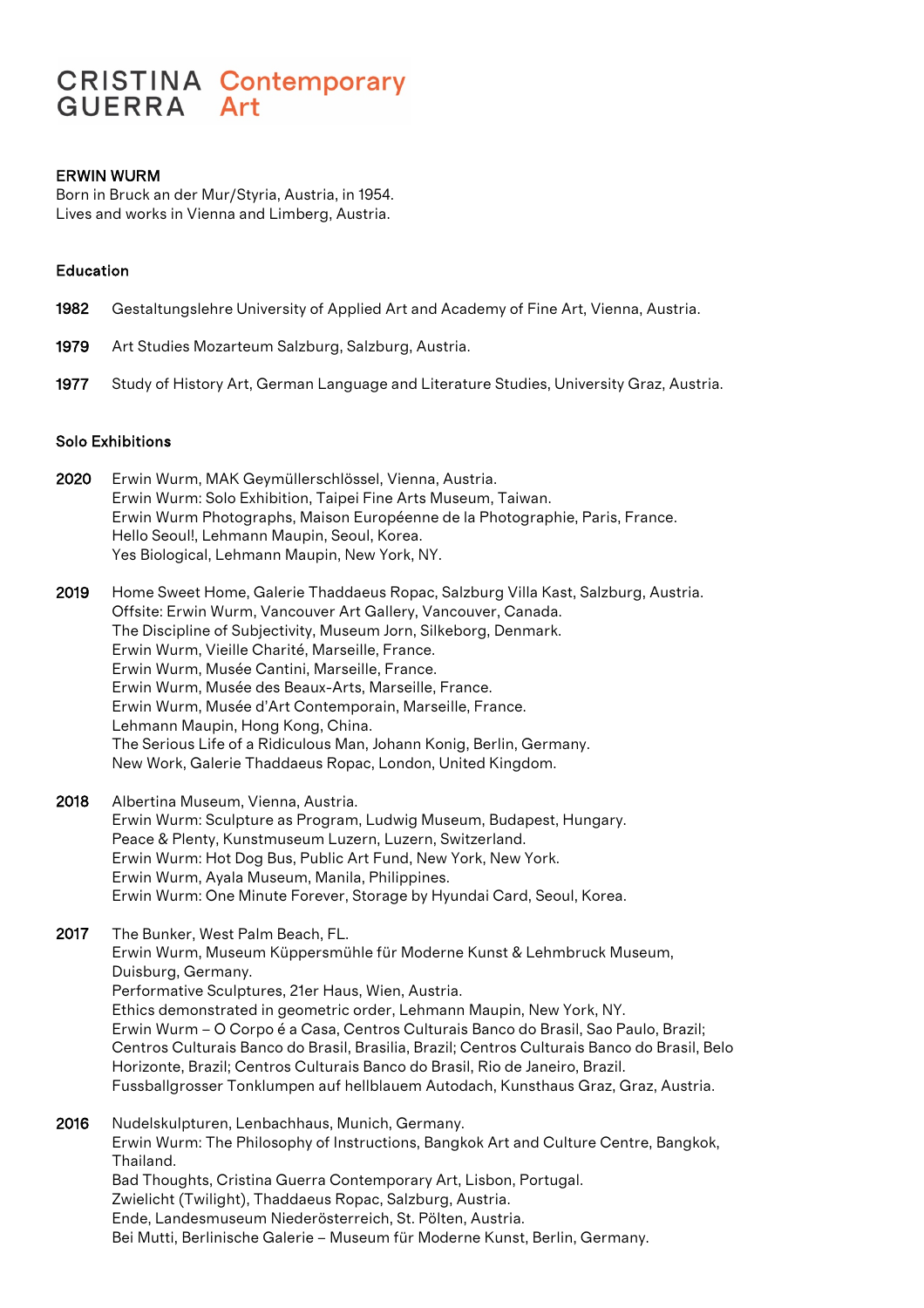Erwin Wurm: One Minute Sculptures, Schindler House, MAK Center for Art and Architecture, West Hollywood, CA. Lost, Galerie Thaddaeus Ropac, Paris, France.

- 2015 Contemporary Art Centre, Vilnius, Lithuania. Skulptu i Pilane, Klövedal, Sweden. Erwin Wurm, Sara Hilden Art Museum, Tampere, Finland. Indianapolis Museum of Art, Indianapolis, IN. FICHTE, Kunstmuseum Wolfsburg, Wolfsburg, Germany. Skulpturenpark Waldfrieden, Wuppertal, Germany.
- 2014 Some Of This and Some Of That, Galleri Bo Bierggaard, Copenhagen, Denmark. Cardiff Central Station, Cardiff Contemporary 2014, Cardiff, South Wales, United Kingdom. Dom Umenia (House of Art) Kunsthalle Bratislava, Bratislava, Slovakia. Sculpture 21st: Erwin Wurm, Lehmbruck Museum, Duisburg, Germany. Erwin Wurm, Halle Verriere, Meisenthal, France. Erwin Wurm- Elfie Semotan, Galerie 422, Gmonden, Austria. Erwin Wurm: One Minute Sculpture, Städel Museum, Frankfurt, Germany. Synthesa, Lehmann Maupin, New York, NY. Crap Head, Anna Schwartz Gallery, Sydney, Australia.

2013 Grammaire Wittgensteinienne de la Culture Physique, Galerie Thaddaeus Ropac, Paris Pantin, France. Narrow Gallery, 100 Tonson Gallery, Bangkok, Thailand. Xavier Hufkens Gallery, Moscow, Russia. Erwin Wurm-Good Boy, Museum of Contemporary Art, Krakow, Poland. Abstract-Abstruse, Winzavod Centre for Contemporary Art, Moscow, Russia. David Winton Bell Gallery, Providence, RI. Berlinsche Galerie, Berlin, Germany. Artconnexion, Lille, France.

2012 CAC, Malaga, Spain.

One Minute Sculptures, Open Eye Gallery, Liverpool, United Kingdom. Wittgensteinian Grammar of Physical Education, Galerie Thaddaeus Ropac, Paris, France. The Standard Hotel, New York, NY. Ropac Gallery, Salzburg, Austria. Beauty Business, Dallas Contemporary, Dallas, TX. Home, Vitra Design Museum, Weil am Rein, Germany. Bundeskunsthalle Bonn, Germany. Osterreichisch Galerie, Belvedere, Vienna, Austria. Galerist, Istanbul, Turkey. Vitra Design Museum, Weil am Rhein, Germany. De Profundis, Albertina, Vienna, Austria.

2011 Schoner Wohen, MAK, Museum fur Angewandte Kunst Wen, Vienna, Austria. The Beauty Business, Gemeente Museum, Den Haag, Netherlands; The Bass Museum of Art, Miami, FL. Yess, Biological, Thaddaeus Ropac, Paris, France. Galleria Civica darte moderna, Turin, Italy. Misconceivable, Kunsthallen Brandts, Odense, Denmark. Österreichische Galerie Belvedere, Vienna, Austria. Wear Me Out, Middleheimmuseum, Antwerp, Belgium. Institute of Contemporary Art, Sofia, Bulgaria. Galerie Elisabeth & Klaus Thoman, Innsbruck, Austria. Their Time, Cristina Guerra Contemporary Art, Lisbon, Portugal. Narrow House, Kunstraum Dornbirn, Dornbirn, Austria. Erwin Wurm, Quito, Bolivia.

2010 Narrow Mist, Essl Museum, Vienna, Austria. Erwin Wurm: Liquid Reality, Kunstmuseum Bonn, Bonn, Germany. Narrow Mist, Ullens Center of Contemporary Art, Beijing, China. Kunst der Gegenwart – Essl Museum, Vienna, Austria.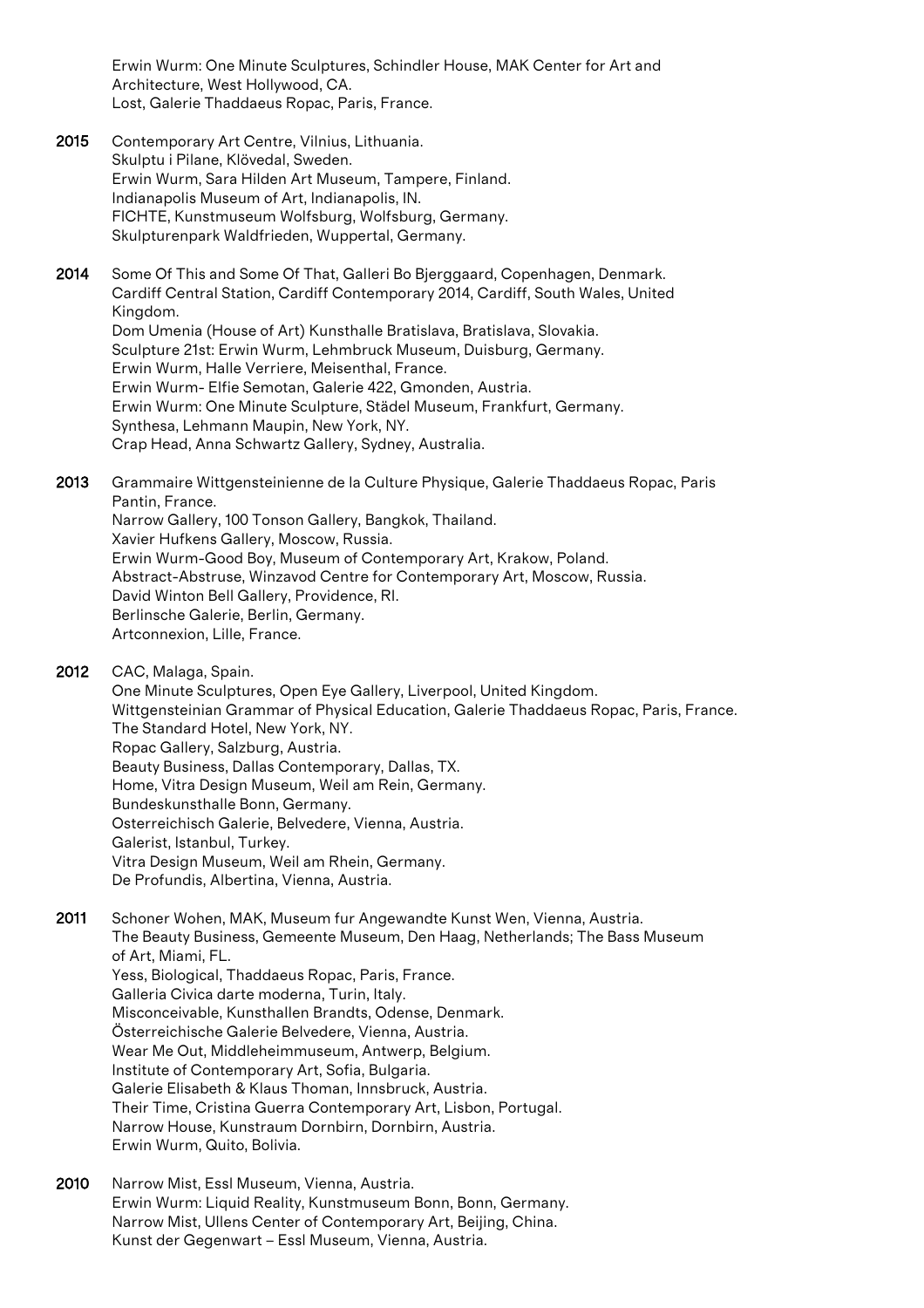Erwin Wurm, Museum der Moderne Salzburg, Austria. Memoria, Museo de Arte Moderno de Bogotá, Colombia. Galerie Thaddaeus Ropac Paris, Paris, France. Gulp, Lehmann Maupin, New York, NY. Erwin Wurm, Cristina Guerra Contemporary Art, Lisbon, Portugal. Erwin Wurm, BASE, Progetti per L'Arte, Firenze, Italy.

2009 Städtische Galerie im Lenbachhaus, Munich, Germany. Erwin Wurm, Galerie Xavier Hufkens, Brussels, Belgium. The Desperate Philosopher, Galerie Thaddaeus Ropac Salzburg, Salzburg, Austria. Regina Gallery, Moscow, Russia. Würstelstand, Vartai gallery, Vilnius, Lithuania. Erwin Wurm - Sammlung Rudolf Budja, Kunsthalle Nexus, Saalfelden, Austria. Erwin Wurm, Galleri Bo Bjerggaard, Copenhagen, Denmark. Erwin Wurm, Exhibition Institution of the Akbank Sanat, Istanbul, Turkey.

2008 Keep a Cool Head, Central House of Artists, Moscow, Russia. The Artist Who Swallowed The World, Kunstmuseum St. Gallen, Switzerland. Spit in Someone's Soup, Malmö Konstmuseum, Malmö, Sweden. Desperate, Galerie de L`UQAM, Universite du Quebec a Montreal, Montreal, Canada. Hypnosis, Galerie Thaddaeus Ropac, Salzburg, Austria. Erwin Wurm: Tell, Salzburg "ANNEX," Galerie Thaddaeus Ropac, Salzburg, Austria. Ich – Es – Überich, Tomio Koyama Gallery, Tokyo, Japan. Hypnose II, Galerie Krinzinger, Vienna, Austria. Erwin Wurm, Galerie Nicola von Senger, Zurich, Switzerland. Direktionsskulptur, Galerie Thoman, Innsbruck, Austria.

2007 Das lächerliche Leben eines ernsten Mannes, das ernste Leben eines lächerlichen Mannes, Deichtorhallen Hamburg, Hamburg, Germany. The Artist Who Swallowed The World, Musée d'Art Contemporain de Lyon, Lyon, France. Erwin Wurm - Hamlet, Kunsthaus Zurich, Switzerland. The Artist Who Swallowed The World, Le lieu unique, Nantes, France. Direktionsskulptur – con vista sulle mie montagne, Museum Hetdomein Sittard, Sittard, Netherlands. Erwin Wurm, Musée des Beaux-Arts de Rouen, Rouen, France. Erwin Wurm - New Sculptures, Galerie Xavier Hufkens, Brussels, Belgium. Erwin Wurm, Cristina Guerra Contemporary Art, Lisbon, Portugal.

2006 Keep a cool head, MUMOK Museum Moderner Kunst Stiftung Ludwig Wien, Vienna, Austria.

The Artist Who Swallowed The World, Ludwig Forum für Internationale Kunst, Aachen, Germany.

Erwin Wurm - New Sculpture, Baltic Centre for Contemporary Art, Newcastle, United Kingdom.

The Idiot, Sala de Exposiciones Canal de Isabel II, Madrid, Spain.

I love my time, I don't like my time: Recent works by Erwin Wurm, Rose Museum at Brandeis.

University, Waltham, MA; Frye Art Museum, Seattle, WA.

Adorno was wrong with his ideas about art, Museum der Moderne Salzburg, Salzburg, Austria.

Home, Galerie Anne de Villepoix, Paris, France.

Disziplin der Subjektivität, Kunstraum Innsbruck, Innsbruck, Austria.

2005 Erwin Wurm, MACRO - Museo d'Arte Contemporanea Roma, Roma, Italy. I love my time, I don't like my time: Recent works by Erwin Wurm, Cincinnati Contemporary. Art Center, Cincinnati, USA. Erwin Wurm - Lisboa Photo 2005, Museu do Chiado, National Museum of Contemporary Art, Lisbon, Portugal. Glue your brain, Museum of Contemporary Art, Sydney, Australia. Erwin Wurm, Peggy Guggenheim Collection, Venice, Italy.

Erwin Wurm, Galerie Nicola von Senger, Zurich, Switzerland.

The Idiot, Galerie Xavier Hufkens, Brussels, Belgium.

Am I a House?, Galerie Krinzinger, Vienna, Austria.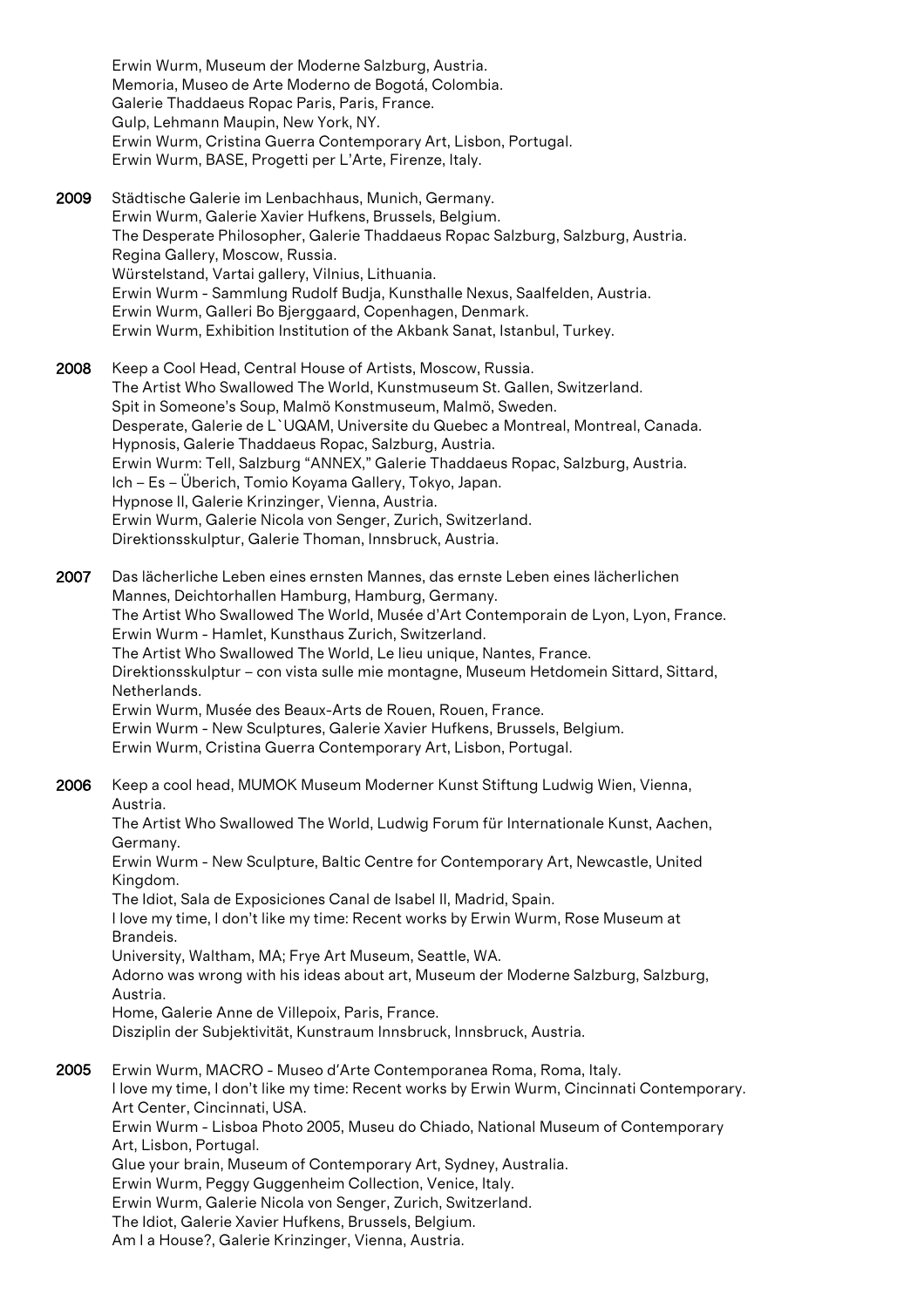2004 I love my time, I don't like my time: Recent works by Erwin Wurm, Yerba Buena Center for the Arts, San Francisco, CA. European Dream, Universidad de Guanajuato, Guanajuato, Mexico. Erwin Wurm, TRAC Tecnologie e Ricerca Artistica Contemporanea, Palazzo Fichera, Centro. per l'Arte Contemporanea, Catania, Italy. Photo and Video Sculpture by Erwin Wurm, KvadraT Gallery, St. Petersburg, Russia. Erwin Wurm, Jack Hanley Gallery, San Francisco, CA. Erwin Wurm, Jack Hanley Gallery, Los Angeles, CA. 2003 Erwin Wurm, Zentrum für Kunst und Medientechnologie (ZKM), Karlsruhe, Germany. European Dream, Museo de Arte Carrillo Gil, Mexico City, Mexico. Erwin Wurm – One Minute Sculptures, Orifice, ACCA Australian centre for Contemporary Art, Gertrude Contemporary Art Spaces, Melbourne, Australia. Erwin Wurm videos, RISD - Rhode Island School of Design, Providence, RI. Erwin Wurm, Galerie Ars Futura, Zurich, Switzerland. Erwin Wurm, Galerie Anne de Villepoix, Paris, France. Erwin Wurm, Galerie Aurel Scheibler, Cologne, Germany. 2002 Fat Survival – Handlungsformen der Skulptur, Neue Galerie Graz am Landesmuseum Joanneum, Graz, Austria. Erwin Wurm, Centre National de la Photographie, Paris, France. Erwin Wurm, Galleria d'Arte Moderna, Bologna, Italy. Fat Car, Palais de Tokyo, Paris, France. Sculptures with embarrassment, Studio K. Kiasma, Museum of Contemporary Art, Helsinki, Finland. Erwin Wurm - Videoarbeiten 1989 - 2002, Akademie der bildenden Künste, Budapest, Hungary. Erwin Wurm, Galerie Art: Concept, Paris, France.

Erwin Wurm, Jack Hanley Gallery, San Francisco, CA.

- 2001 Performance Drawings, Drawing Centre, New York, NY. Sleeping for two month, Centre pour l´Image Contemporaine, Genf, Switzerland. Videos 1991 – 2001, Miro Foundation, Barcelona, Spain. Fat car, MAMCO Museé d'Art Moderne et Contemporain, Genf, Switzerland. Erwin Wurm, Galerie Ars Futura, Zurich, Switzerland. Erwin Wurm, Galerie Krinzinger, Wien, Austria.
- 2000 Erwin Wurm, Photographers Gallery, London, England. Erwin Wurm, F.R.A.C. Limousin, Limoges, France. Feelings, L´Ecole des Beaux-arts, Rouen, France. Erwin Wurm, Galerie Art: Concept, Paris, France. Erwin Wurm, Jack Hanley Gallery, San Francisco, CA.
- 1999 Erwin Wurm, Kunsthaus Bregenz, Bregenz, Austria. Erwin Wurm, F.R.A.C. Bourgogne, Dijon, France. Erwin Wurm, CAN Centre d´art Neuchâtel, Neuchâtel, Switzerland. Project wall, Rosamund Felsen Gallery, Los Angeles, CA. Erwin Wurm, Galerie Elisabeth und Klaus Thoman, Innsbruck, Austria.

# Group Exhibitions

- 2020 Amuse-bouche. The Taste of Art, Museum Tinguely, Basel, Switzerland.
- 2019 This is not a body. 50 Years of Hyperrealistic Sculpture, La Boverie, Liège, Belgium. Exhibition Space 38CC, Delft, the Netherlands. Objects of Wonder – from Pedestal to Interaction, ARoS Aarhus Art Museum, Aarhus, Denmark. Word Sculptures, Lincoln PoPS, Lincoln, NE. Strange, UC Berkeley Art Museum and Pacific Film Archive, Berkeley, CA. Un Été auf Havre 2019, La Havre, France.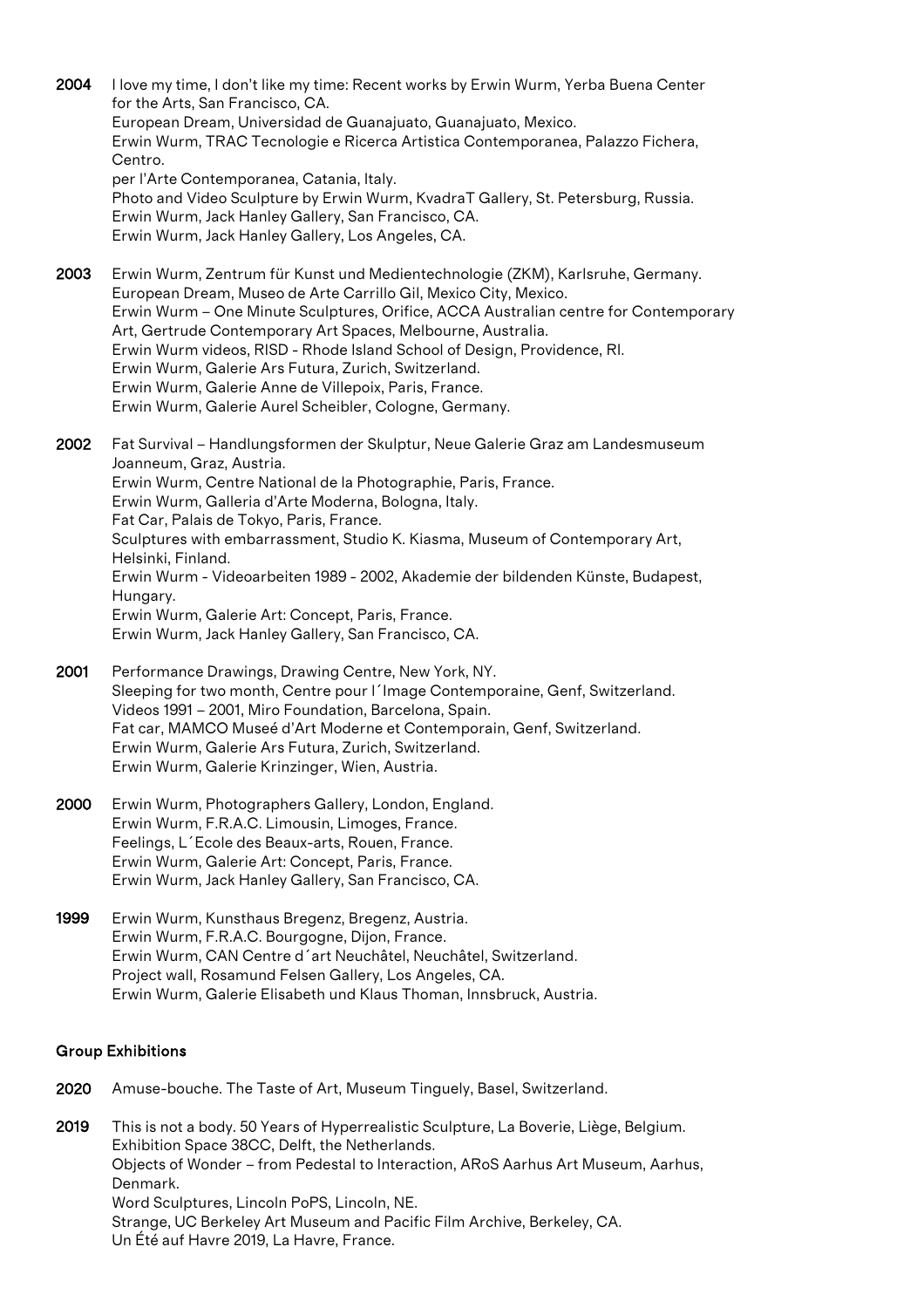Museum of Architecture and Design (MARQ) Biennial, Buenos Aires, Argentina. Rose Kennedy Greenway Conservancy, Boston, USA. ArtZuid Amsterdam Sculpture Biennial, Amsterdam, the Netherlands. Negative Space, Zentrum für Kunst und Medientechnologie (ZKM), Karlsruhe, Germany. Der Traum der Bibliothek, Museum für Gegenwartskunst Siegen, Siegen, Germany. Der Hände Werk, Schallaburg Castle, Schallaburg, Austria.

2018 Festival of Images, Vevey, Switzerland. More For Less, A4 Arts Foundation, Cape Town, South Africa. Playtime, Peabody Essex Museum, Salem, Massachusetts. Sammlung Friedrichof Gallery, Zumdorf, Austria. Public Space, Sculpture Milwaukee, WI.

2017 Gewerbermuseum, Winterthur, Germany. The Bunker, West Palm Beach, FL. Harvard Business School, Boston, MA. ARTMATTERS 17: Mi McNay es Su McNay, McNay Art Museum, San Antonio, TX. Duett mit Künstler, 21er Haus, Vienna, Austria. ENJOY, Cloister Bramante, Rome, Italy. Luther und die Avant Garde, Old Prison, Lutherstadt Wittenberg, Germany. Performative One Minute Sculptures, Austrian Pavillon, 57th Venice Biennale, Venice, Italy. Glasstress 2017, Palazzo Franchett, Venice, Italy. Carl Spitzweg – Erwin Wurm, Delicious! Delicious?, Leopold Museum, Vienna, Austria. Participation, Trondheim Kunstmuseum, Trondheim, Norway.

2016 Collins Park, Bass Museum of Art, Miami Beach, Florida. Fallen Falls, Firenze Suona Contemporanea, Florence, Italy. Puff Pieces, Rachel Uffner, New York, NY. The Language of Things, Belvedere Museum, Vienna, Austria. Turn the Page: The First Ten Years of Hi-Fructose, Virginia Museum of Contemporary Art, Virginia Beach, VA. The MAC, Belfast, United Kingdom. Ambient Play, RMIT Design Hub, Melbourne, Australia. ME, Schirn Kunsthalle Frankfurt, Frankfurt, Germany. Performing for the Camera, Tate Modern, London, United Kingdom. Precarious Balance, CoCA, Centre of Contemporary Art, Christchurch, New Zealand. Die sieben Todsünden, Diözesanmuseum St. Afra, Augsburg, Germany. Discomfort: Experiments in Furniture, Function and Form, Hunterdon Art Museum, Clifton, NJ.

2015 Glasstress Gotika, Venice, Italy. Vita Vitale, The Azerbaijan Pavilion at the 56th International Art Exhibition – la Biennale di Venezia, Venice, Italy. Walker Art Center, Minneapolis, MI. Future Seasons Past, Lehmann Maupin, New York, NY. Le Baiser, Musée Maillol, Paris, France.

- 2014 Kunsthalle Bratislava, Bratislava, Slovakia. Under the Skin, Lehmann Maupin, Hong Kong. Rosenwald – Wolf Gallery at the University of the Arts, Philadelphia, PA. The Other Side - Mirrors and Reflections in Contemporary Art, Belvedere Palace, Vienna, Austria. Love Story: Anne & Wolfgang Titze Collection, 21er Haus and the Winter Palace, Vienna, Austria. Look at Me: Portraiture from Manet to the Present, Leila Heller Gallery, New York, NY. Moving Parts: Time and Motion in Contemporary Art, Mildred Lane Kemper Art Museum, St. Louis, MO.
- 2013 The Love of Things, Kunsthalle Munster, Munster, Germany. Out of Fashion, Gl Holtegaard, Copenhagen; Kunsten, Museum of Modern Art, Aalborg, Denmark. Desire for Freedom, Museum of Contemporary Art Krakow, Krakow, Poland.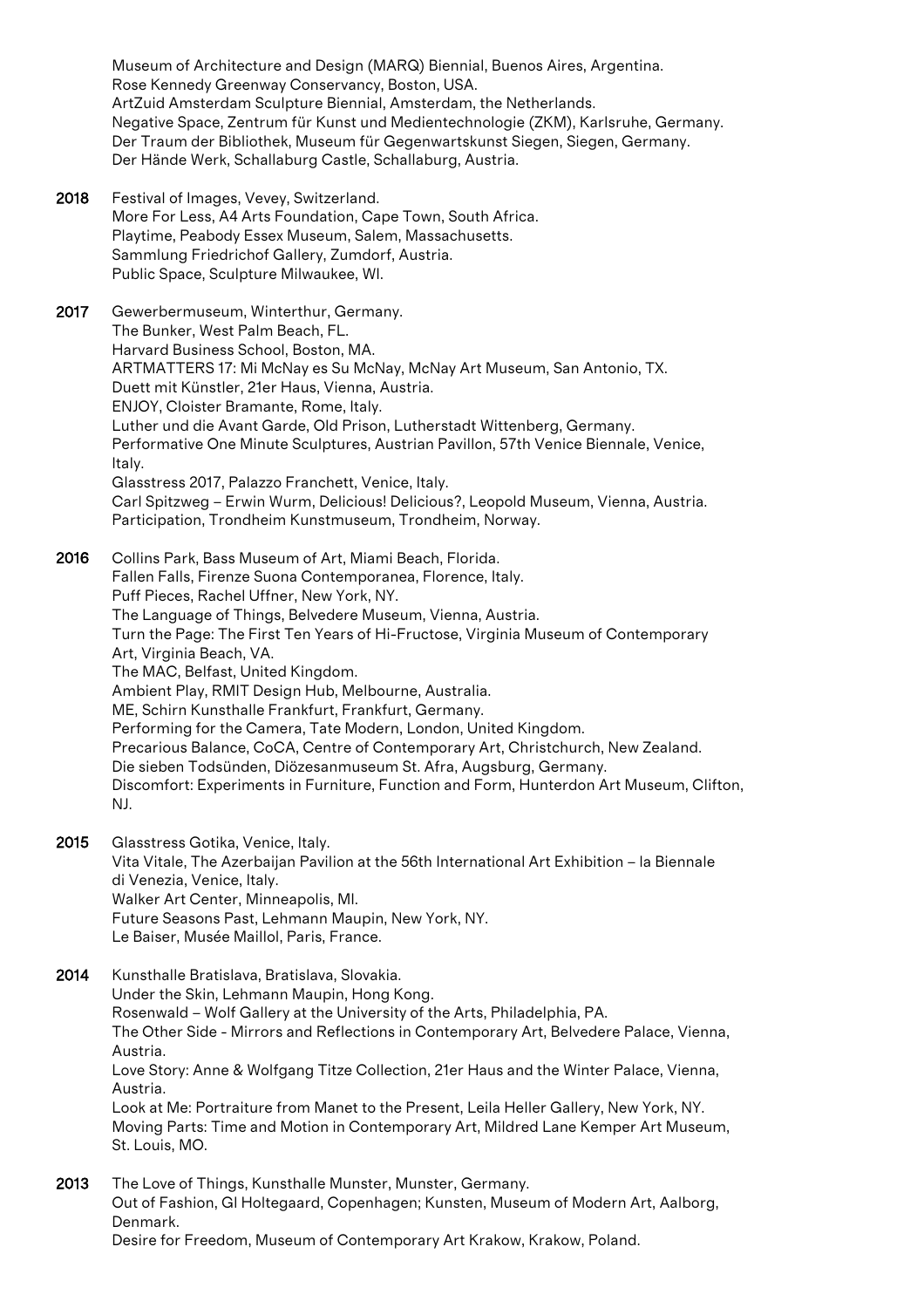Warwick Arts Centre, University of Warwick, Coventry, United Kingdom. UNCANNY, Contemporary Art Galleries, University of Connecticut, Storrs, CT. Do It, Manchester Art Gallery, Manchester, United Kingdom. Centrum Beeldende Kunst Drenthe, Assen, the Netherlands. Heimsuchung: Uncanny Spaces in Contemporary Art, Kunstmuseum Bonn, Bonn, Germany. Flesh Reality, Point Zero, Hackney, London, United Kingdom. Photos Points of view in Austrian Photography from the 1930s until today, 21er Haus, Vienna, Austria. 2012 Funny, FLAG Art Foundation, New York, NY. Die Sammlung #2, 21er Haus, Vienna, Austria. 2011 Monanism: An Evolving Exhibition, Museum of Old and New Art, Hobart Tasmania, Australia. Middle Age, Leo Castelli Gallery, New York, NY. Skulptur i Pilane, Klovedal, Sweden. Superstress, 54th Venice Biennale, Venice, Italy. Temporary Structures: Performing Architecture in Contemporary Art, deCordova Sculpture Park and Museum, Lincoln, MA. The Original Copy: Photography of Sculpture, 1839 to Today, Kunsthaus Zürich, Zurich, Switzerland; Museum of Modern Art, New York, NY. Was-tun, Kunst und Partizipation von 1950s bis heute, Ostwall Dortmund, Dortmund, Germany. Das Hochhaus, Museum für Gestaltung Zürich, Zurich, Switzerland. Die Frucht der Verheißung, Germanisches Nationalmuseum Nürnberg, Nuremberg, Germany. Car Culture. Medien der Mobilität, Zentrum für Kunst und Medientechnologie (ZKM), Karlsruhe, Germany. Wunder. Kunst – Religion – Wissenschaft – Technik, Deichtorhallen Hamburg, Hamburg, Germany. 2010 A Sense of Humor, Kohler Art Center, Sheboygan, WI. Art of Participation: 1950 to Now, Museum am Ostwall Dortmund, Dortmund, Germany. Gallery Jack Hanley, New York, NY. Towada Art Center, Towada, Japan. Glück, Städtische Galerie Erlangen, Erlangen, Germany. Day of Time, City Theatre of Lisbon, Teatro Maria Matos, Lisbon, Portugal. PLAY ADMONT, Museum of Contemporary Art in the Monastery Admont, Admont, Austria. ATOPIA, Centre de Cultura Contemporànea de Barcelona, Spain. The artist in the (art)society. International group show, Motorenhalle Dresden, Dresden, Germany. Videorama. Videoclips from Austria, UCCA, Peking, China; National Academy, New Delhi, Indial Ursula Blickle Stifung, Kraichtal, Germany; Museum der Moderne Mönchsberg, Salzburg, Austria. Past, Present, Future, Palazzo della Ragione, Verona, Italy. 2009 3rd Moscow Biennale, Moscow, Russia. BODY AND LANGUAGE – Zeitgenössische Fotografie aus der Albertina, Albertina, Vienna, Austria. Extreme Frontiers, Urban Frontiers (Confines), Institut Valencià d`Art Modern (IVAM), Valencia, Spain. Live Art – Living Stage, Kunstnernes Hus, Oslo, Norway. TOO MUCH OF ME, 7 PATHS THROUGH THE absurd, with Detour, Monash University Museum of Art (MUMA), Melbourne, Victoria, Australia. Our Subject is You, Weatherspoon Art Museum, Greensboro, NC. HÖHENRAUSCH – Kunst über den Dächern von Linz – Eine Ausstellung in 7 Stationen, Offenes Kulturhaus, Linz, Austria. Auto. Dream and Matter, LABoral, Gijòn, Asturias; Dos de MayoArt Center, Madrid, Spain. Fuori gioco, Olafur Eliasson, Giulio Paolini, Erwin Wurm, Galerie Mario Pieroni, Rome, Italy. Best of Austria. Eine Kunstsammlung, Lentos – Art Museum Linz, Linz, Austria.

The World Turned Upside Down: Buster Keaton, Sculpture and the Absurd, Mead Gallery,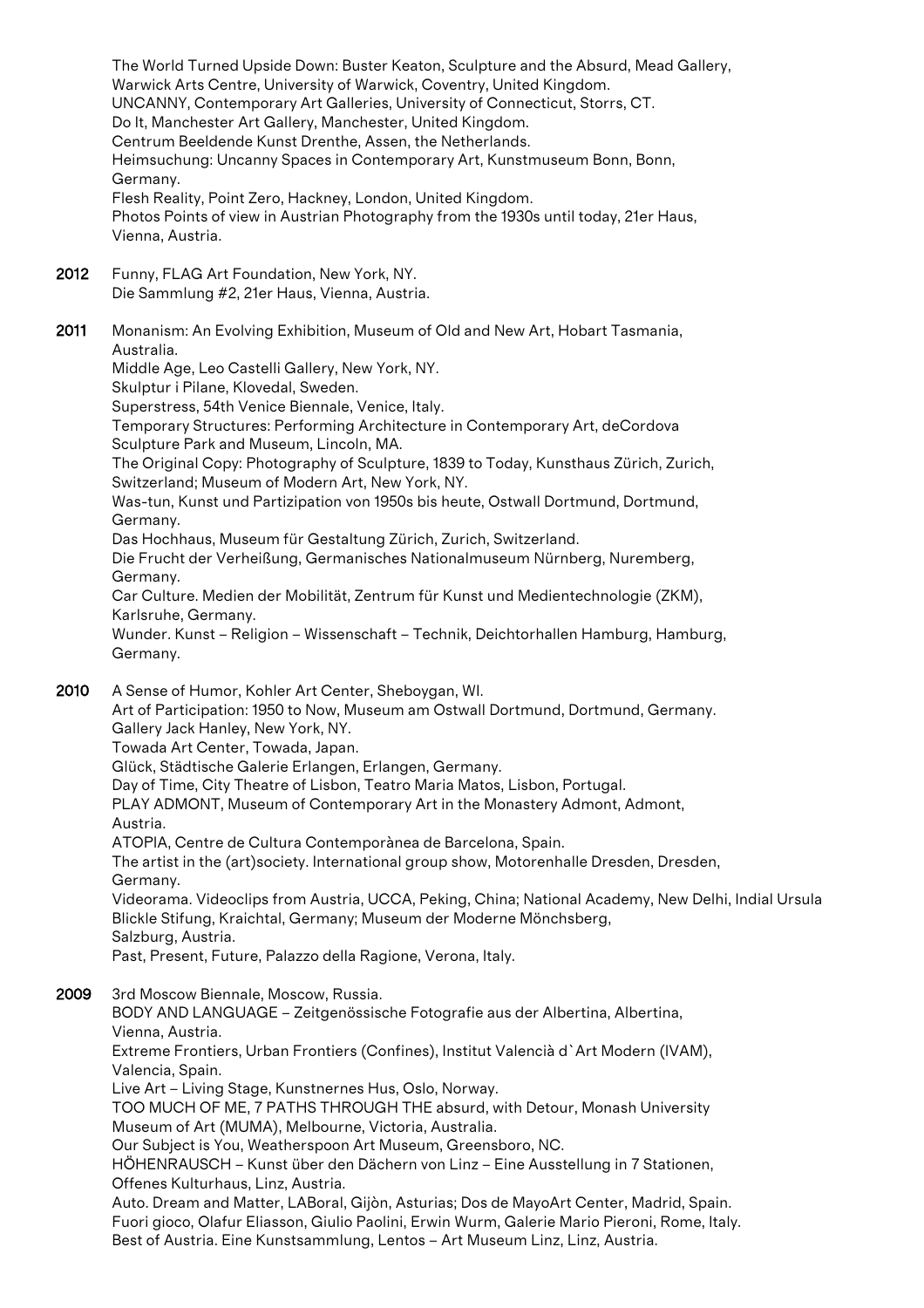BODYSakra, jetzt papp I aa – Karl Valentin, Komik und Kunst seit 1948, Münchner Stadtmuseum, Munich, Germany.

The Century of the Consumer, Museum Santralistanbul, Istanbul, Turkey. Art Boom Festival, Krakow, Poland.

Lebensform Wittgenstein, Wittgensteinhaus, Vienna, Austria.

Zauber der Zeichnung, Galerie im Lanserhaus, Eppan, South Tyrol, Italy.

NAIL SOUP, Photogallery Peter Lav, Copenhagen, Denmark.

Malzeit – Essen in der Kunst, Galerie im Traklhaus, Salzburg, Austria.

Sehnsucht nach dem Abbild – Das Portrait im Wandel der Zeit, Kunsthalle Krems, Krems, Lower Austria, Austria.

The rest. Superfluous and utopian, Fundación de Artes Plásticas Rafael Boti, Sala Puertanueva de Córdoba, Spain.

Berlage in Beeld, Apollo- and Minervalaan, ArtZuid Amsterdam Sculpture Biennial, Amsterdam, the Netherlands.

The artist in the (art) society. International group show, Kunsthalle Palazzo, Liestal by Basel, Switzerland.

2008 Art of Participation: 1950 to Now, San Francisco Museum of Modern Art, San Francisco, CA.

NACH 1970 – Österreichische Kunst aus der Albertina, ALBERTINA, Vienna, Austria. Short Stories, Museum für Gestaltung, Zurich, Switzerland.

Not to play with dead things, National Contemporary Art Center of Villa Arson, Nice, France.

First Person Video, The Box, Wexner Center for the Arts, Columbus, OH. Car Culture, The Scottsdale Museum of Contemporary Art, Scottsdale, AZ.

Anatomie les peaux du seddin – collection Florence & Daniel Guerlain, Fonds règional d`art contemporain de Picardie, Picardie, Amiens, France.

Schenkungen an das Belvedere von Thaddaeus Ropac, Belvedere, Vienna, Austria. Another Tomorrow: Young video art from the collection of the Neue Galerie am Landesmuseum Joanneum, Graz and the SLOUGHT FOUNDATION, Philadelphia, PA.

Second\_nature, Domaine dèpartemental de Chamarande, Chamarande, France.

System Mensch, Museum der Moderne Rupertinum, Salzburg, Austria.

FOTOGRAFIS collection reloaded, Bank Austria Kunstforum, Vienna, Austria.

HOME ALONE, Galerie Mikael Andersen, Copenhagen, Denmark.

TELL, Locarno International Filmfestival, Locarno, Switzerland.

GAMES. Kunst und Politik der Spiele, Kunsthalle Wien, Project Space, Vienna, Austria.

- 30 x 2 Sessel/Stühle, Artelier Collection, Graz, Austria.
- Play it Kunst und Spiel, Halle 6, Killesberg, Stuttgart, Germany.

KOMPLEX – Österreichische Gegenwartskunst aus der Sammlung Essl in

Klosterneuburg/Wien, Museum am Ostwall, Dortmund, Germany.

Lustwarande 08 – Wanderland, De Oude Warande, Tilburg, Netherlands.

Leibesübungen. Vom Tun und Lassen in der Kunst, Institute of Contemporary Art,

Dunaújváros, Ungarn; Kunstmuseum Heidenheim, Germany.

SchauM, Mannheimer Kunstverein, Mannheim, Germany.

Second\_Nature, Galerie l'Indépendance et Parc Heintz, Dexia Banque Internationale à Luxembourg, Luxembourg.

Erwin Wurm – Videos and OMS, The National Theater of Athens, Athens, Greece.

2007 YOU\_ser. The Century of the Consumer, ZMK, Karlsruhe, Germany. Affinities - Deutsche Guggenheim 1997 - 2007, Deutsche Guggenheim, Berlin, Germany.

All about laughter: role of humors in contemporary art, Mori Art Museum, Tokyo, Japan. "I am future melancholic", tank.tv, Tate Modern, London, United Kingdom; Go Gallery, Milan, Italy.

Contact, Toronto Photography Festival, Toronto, Canada.

Repositioning the Coordinates, Wexner Center for the Arts, The Ohio State University, Columbus, OH.

TIMER 01 INTIMACY, Triennale Bovisa, Triennale Museum in Milan, Italy.

Hard Rock Walzer, Villa Manin Centre for Contemporary Art, Codroipo, Italy.

Exitus. Tod alltäglich, Künstlerhaus, Vienna, Austria.

Trauma\*68, City of Bruges, Halls of Bruges, Bruges, Belgium.

Out of space: la photographie et l'imaginaire sculptural, Dazibao Centre de Photographies. Actuelles, Montréal, Canada.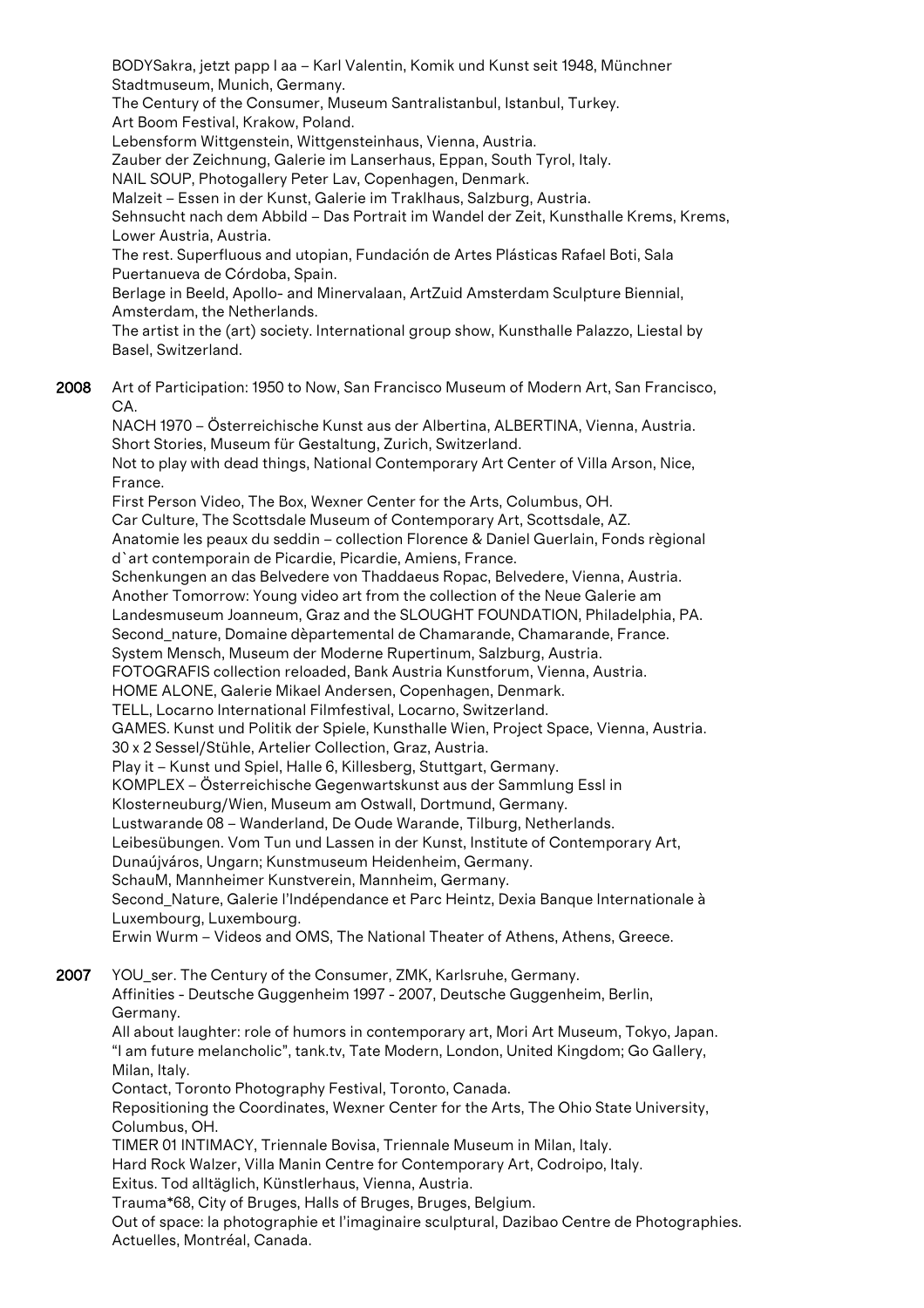Il était une fois, l'École d'Arts .Plastiques de Vitrolles, Vitrolles, France. Fashion in film festival, Museum of the Moving Image, New York, NY. Arnheim Fashion Biennale, Arnheim Picturehouse, Arnheim, the Netherlands. 21 Positions, Austrian Cultural Forum, New York, NY. Salon de la Kakanie, Central House of Artists, Moscow, Russia. Estuaire Nantes Saint Nazaire, Nantes, France. Raum und Zeit (Teil 1), Häusler Contemporary, Munich, Germany. Vidéorama, FRAC Nord-Pas de Calais, Dunkirk, France. Erwin Wurm - video works, Auditorum Arte, Equilibrio, Festival della nuova danza, Auditorium Parco della Musica, Rome, Italy. Situation Comedy: Humor in recent art, Salina Art Center, Salina, Kansas. Cross-Border. Fotografie und Videokunst aus dem MUMOK Wien, Vienna, Austria; Kunstmuseum Stuttgart, Stuttgart, Germany. Passion for Art - 35 Jahre Sammlung Essl, Essl Museum, Klosterneuburg, Austria. Tanzen - Sehen, Museum für Gegenwartskunst Siegen, Siegen, Germany; Ver bailar – Diálogo entre la danza y las bellas artes, Centro Andaluz de Arte Contemporáneo, Sevilla, Spain. De leur temps, Art contemporain et collections privées en France, Musée de Grenoble, France. Sculpture Grande Prague 07, Gallery Art Factory, Prague, Czech Republic. Art - Clips.ch.at.de, 90 Kurzvideos aus der Schweiz, Österreich und Deutschland, Zentrum für Kunst und Medientechnologie (ZKM), Karlsruhe, Germany. House Trip, Art Forum Berlin 2007, Berlin, Germany. Die Heimat ist um die Ecke, Museo da Imagem, Braga, Portugal. Les Inattendus, Musée départemental d'arts et traditions populaires, Frac Franche-Compté, Champilitte, France. Surréalités, Centre PasquArt, Kunsthaus Centre d'Art, Biel, Switzerland. Sur Papier, Art & Public - Cabinet Pierre Huber, Geneva, Switzerland. Small is beautiful, Ursula Blickle Foundation, Kraichtal-Unteröwlsheim, Kraichtal, Germany. Paul Klee – Überall Theater, Zentrum Paul Klee, Bern, Switzerland. Objekthaftes – Einblicke in die Sammlung, Museum der Moderne Salzburg Rupertinum, Salzburg, Austria. Leibesübungen. Vom Tun und Lassen in der Kunst, Kunsthalle Göppingen, Göppingen; Hochschule für Bildende Künste Braunschweig, Braunschweig; Kunstmuseum Heidenheim, Heidenheim, Germany. L'Art, c'est renversant, Frac Bourgogne, Galeries Lafayette, Dijon, France. Cheminements, Centre de photographie de Lectoure, Lectoure, France. Austria +/- 50, Galerie Ruzicska, Salzburg, Austria. TIMELESS, Galerie Wilma Lock, St. Gallen, Switzerland. Wann immer vorerst – Aktuelles aus der Kunstsammlung der BA-CA, BA-CA Kunstforum Wien, Vienna, Austria. Marilyn Monroe – Life as a Legend, The Dayton Art Institute, Dayton, OH. Die Liebe zu den Objekten - Aspekte zeitgenössischer Skulptur, Niederösterreichisches Landesmuseum, St. Pölten, Austria. Souvenir dalla Colezione del Centro per l'arte contemporanea Luigi Pecci, Centro per l'Arte Contemporanea Luigi Pecci, Prato, Italy. 30, Galerie Elisabeth & Klaus Thoman, Innsbruck, Austria. Mapas, Cosmogonias e Puntos de Referencia, CGAC –Centro Galego de Art Contemporánea, Santiago de Compostela, Spain. Come, come, come into my world, Ellipse Foundation Contemporary Art Collection, Cascais, Portugal. Standing on one foot, Triangle Project Space, San Antonio, TX. Objekthafte - Einblicke in die Sammlung, Museum der Moderne Salzburg, Austria. Paris en couleur, Hotel de Ville, Paris, France. Strange Events Permit Themselves the Luxury of Occuring, Camden Arts Centre, London, United Kingdom. 2006 In den Alpen, Kunsthaus Zurich, Zurich, Switzerland. Le mouvement des images, Centre Pompidou, Paris, France. opera austria. Brüchige Perspektiven. Kunst im Herzen Europas, Centro per L`Arte

Contemporanea Luigi Pecci, Prato, Italy.

All the Best. The Deutsche Bank Collection and Zaha Hadid, Singapore Art Museum, Singapore, Malaysia.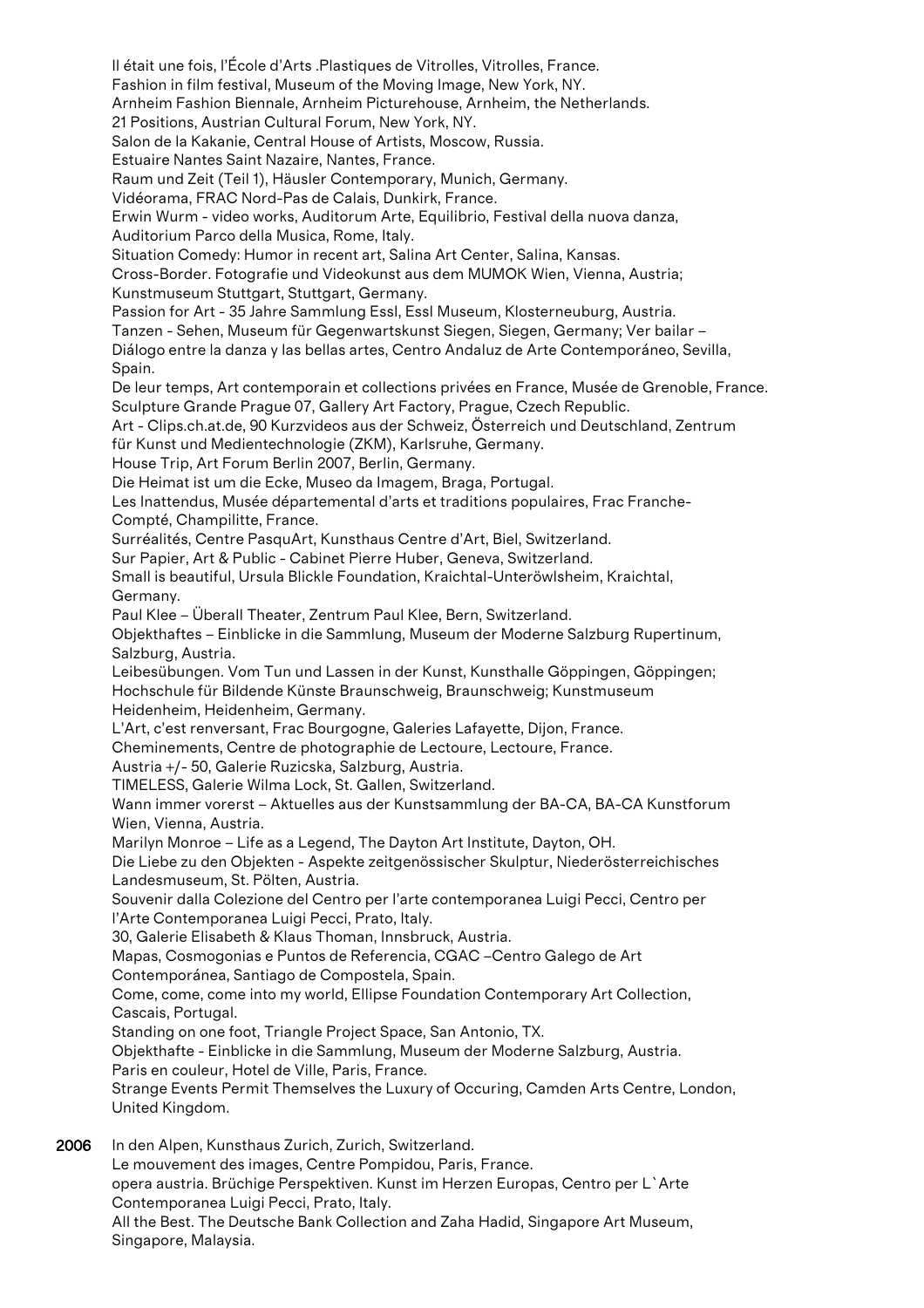Erwin Wurm, Nuit Blanche, Paris, France. Why pictures now - Fotografie, Film, Video heute, Mumok Museum Moderner Kunst Stiftung Ludwig Wien, Vienna, Austria.

Wiener Aktionismus - Die Sammlung Hummel, Mumok Museum Moderner Kunst Stiftung Ludwig Wien, Vienna, Austria.

Take a walk on the wild side, The Pury & Luxembourg, Zurich, Switzerland.

Sweet Ecstasy, Galerie Nicola von Senger, Zurich, Switzerland.

Fo.KU.S, Foto Kunst Stadtforum, Stadtforum, Innsbruck, Austria.

Simultan, zwei Sammlungen österreichischer Fotografie, Fotomuseum Winterthur, Winterthur, Switzerland.

Lifestyle, Kunstmuseum St. Gallen, St. Gallen, Switzerland.

Franz West without Franz West, Centre d'Art Santa Mònica, Barcelona, Spain.

Art Unlimited, Art 37 Basel, Basel, Switzerland.

Don Juan alias Don Giovanni: "zwei und zwei sind vier" oder "Lust ist der einzige Schwindel, dem ich Dauer wünsche.", Kunsthalle Wien, Vienna, Austria; Ursula Blickle Stiftung, Kraichtal, Germany; Magazin4 Bregenzer Kunstverein, Bregenz, Austria. Situation Comedy: Humor in recent art, Chicago Cultural Center, Chicago IL; Winnipeg

Art Gallery, Winnipeg, Canada; MacKenzie Art Gallery, Regina, Saskatchewan, Canada.

Display of UBS Collection, Tate Modern, London, United Kingdom.

Postmediale Kondition, Galería del 98 im Centro Cultural, Madrid, Spain.

Art and Play, Museum of Modern Art, Saitama, Japan.

Weak perspectives: Art in Austria 2006, Luigi Pecci Centre, Prato, Italy.

Auto-Non-Mobile, Kasseler Kunstverein, Kassel, Germany.

Die Heimat ist um die Ecke, Historisches Museum der Stadt Regensburg, Regensburg, Draw A Straight Line and Follow It, Center for curatorial Studies (CCS) at Bard College, Annandale on Hudson, NY.

Drawing as Process in Contemporary Art, Smart Museum of Art at the University of Chicago, IL.

Humor Me, H & R Block Artspace at the Kansas City Art Institute, Kansas City, KS. Intérieur Jour - L'objet entre art et design dans la collection du Frac Île-De-France, Paris, France.

Passage en ville, Association Biarritz Photo, Biarritz, France.

UD.A. últimos disenos austriacos. Contemporary Austrian Design, Fundación Canal, Canal de Isabel II, Madrid, Spain.

"THE SUSPENDED MOMENT" (H & F collection), PSG Art Gallery, Silpakorn University, Bangkok, Thailand.

Hundert Küsse sind besser als einer, Krinzinger Projekte, Vienna, Austria.

Art Collection Deutsche Börse, Frankfurt am Main, Germany.

Ein gemeinsamer Ort. Skulpturen, Plastiken, Objekte, Lentos Kunstmuseum Linz, Linz, Austria.

Eine Frage nach der Gestik, Hochschule für Grafik und Buchkunst Leipzig, Leipzig, Germany.

Bon Appetit, Galerie Lisi Hämmerle, Bregenz, Austria.

Artists for Tichy – Tichy for artists, East Bohemian Gallery, Pardubice, Czech Republic; Museum für Moderne Kunst, Passau, Germany.

E-flux Video Rental, Arthouse at the Jones Center – Contemporary Art for Texas, Austin, TX.

Chauffe Marcel! A propos de "Mona Lisa," FRAC – Languedoc-Rousilon, Montpellier, France.

Medium Fotografie, Stampa, Basel, Switzerland.

Österreichische Kunst am oberen Tassenrand, IKOB – Museum für eitgenössische Kunst Eupen; Eupen, Belgium.

2005 Simultan, zwei Sammlungen österreichischer Fotographie, Museum der Moderne Salzburg, Salzburg, Austria.

2D from 3D, Elizabeth Leach Gallery, Portland, OR.

Wer Visionen hat soll zum Arzt gehen. 25 Jahre GAK, Gesellschaft für aktuelle Kunst, Bremen, Germany.

Postmediale Kondition, Neue Galerie Graz am Landesmuseum Joanneum, Graz, Austria. Joy, Casino Luxembourg, Luxembourg.

Drive. Automobili nell'Arte Contemporanea, GAM, Galleria d'Arte Contemporanea Bologna, Bologna, Italy.

Biennale de Lyon, Lyon, France.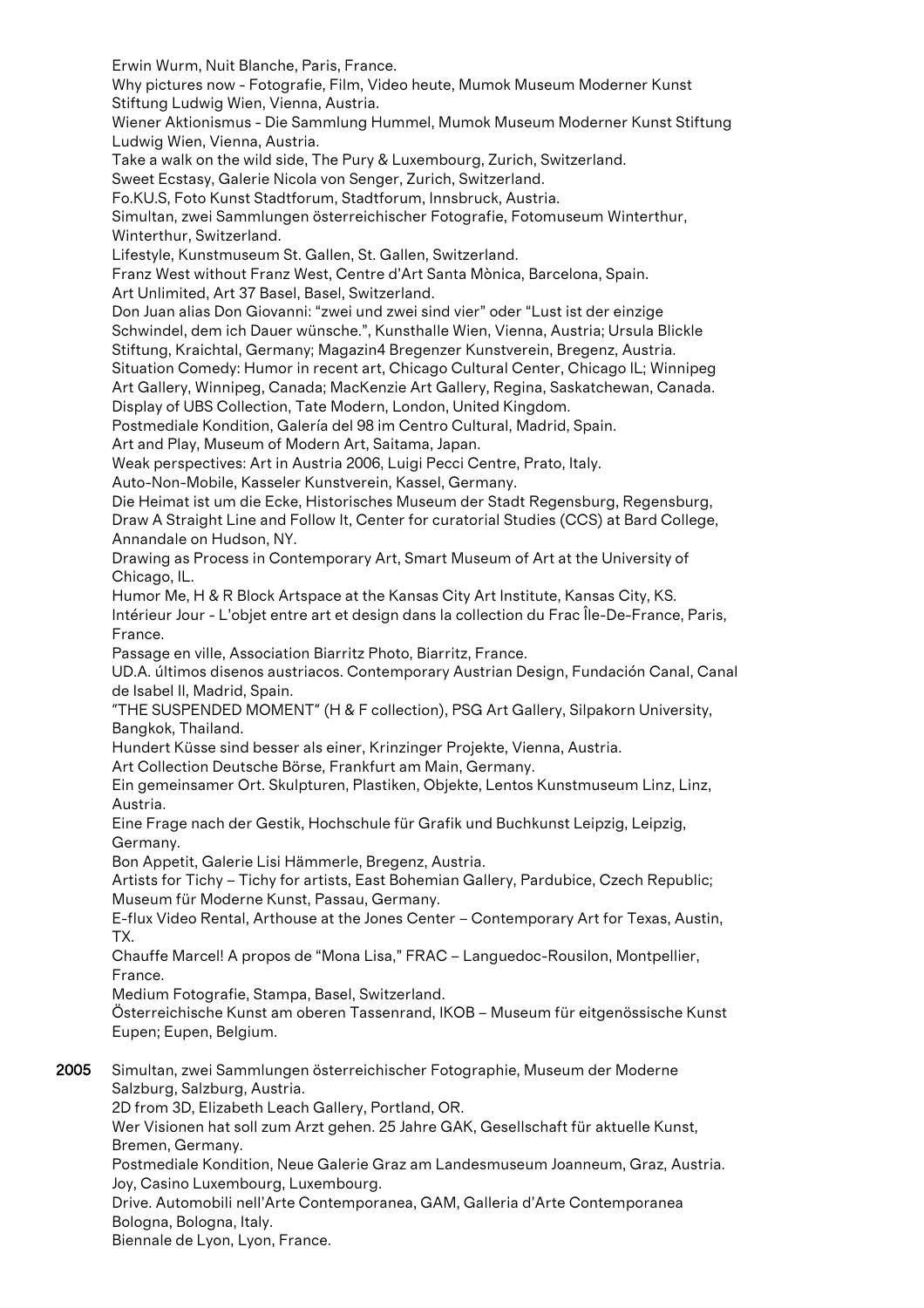"THE SUSPENDED MOMENT" (H & F collection), CRAC ALSACE, Altkirch, France; MARCO (Vigo - Spain), Art Centre TADU (Bangkok - Thailand), Art centre Z33 Hasselt (Belgium) and the Centraal Museum Utrecht (the Netherlands) Spielräume, Wilhelm Lehmbruck Museum - Zentrum Internationaler Skulptur, Duisburg, Germany.

Figur Skulptur, Sammlung Essl, Klosterneuburg, Austria.

Rundlederwelten, Gropiusbau, Berlin, Germany.

Materika, Biennale di scultura, Gorizia, Italy.

In the Line of Flight, China Millenium Art Museum, Bejing, China.

Art that works/Catch me !, 46th October Salon, Belgrade, Serbia and Montenegro.

"…O luna tu..Il notturno come spazio della fantasia", ARCOS, Museo d'Arte

Contemporanea Sannio, Benevento, Italy.

"…i' am an artificial product." - Myth and Legend Marilyn Monroe, Museum in Cádiz, Spain. Die Heimat ist um die Ecke, Centro de Fotografia Salamanca, Salamanca, Spain; Museo de Arte Contemporáneo MARCO, Vigo, Spain.

Snow white and the seven dwarfs, Fundación Marcelino Botín, Santander, Spain.

Situation Comedy: Humor in recent art, The Contemporary Museum, Honolulu, HI Private View 1980 - 2000, Collection Pièrre Hubert, Musée Cantonal des Beaux Arts, Lausanne, Switzerland.

Chronos, Il tempo nell'arte dall'epoca barocca all'etá contemporanea, Il Filatoio, Caraglio (Cuneo), Italy.

Sculpture, Galerie Elisabeth & Klaus Thoman, Innsbruck, Austria.

Le genie du lieu, Musée des Beaux Arts Dijon, Dijon, France.

Sweet Temtations, Kunstverein St. Gallen Kunstmuseum, St. Gallen, Switzerland.

Marking Time, Los Angeles Contemporary Exhibitions, The Getty Center, Los Angeles, CA.

Scultura leggera - Light Sculpture, 503 Mulino, Vicenza, Italy.

Munch revisited - Edvard Munch und die heutige Kunst, Museum am Ostwall im Museum für Kunst und Kulturgeschichte Dortmund, Dortmund, Germany.

Oevres de la collection du Fonds régional d'art contemporain d'Ile-de-France, IUFM Paris, France.

Polaroid als Geste, Museum für Photographie, Braunschweig, Germany.

ATTENTION A LA MARCHE (histoires de gestes), La Galerie Centre dárt contemporain, Noisyle-Sec, France.

Das Neue 2, Atelier Augarten, Zentrum für zeitgenössische Kunst der Österreichischen Galerie Belvedere, Vienna, Austria.

Aus der Fotosammlung: Neuerwerbungen, Sammlungen Walter und Frank, Landesgalerie Linz, Austria.

Kunst im T-Center, T-Center/T-Mobile Austria GmbH, Vienna, Austria.

E-flux Video Rental, KW Kunst-Werke Berlin, Institute of Contemorary Art, Berlin; Portikus, Frankfurt/Main, Germany.

Undsoweiter…, Galerie Wilma Lock, St. Gallen, Switzerland.

I am Making art, Queensland Art Gallery, Brisbane, Australia.

Europe in Art – A HVB Group Project, National Museum of Contemporary Art (MNAC), Bukarest, Romania.

2004 International Biennial Foundation of Contemporary Art of Seville, Sevilla, Spain. Arti & Architettura, 1900 - 2000, Palazzo Ducale, Genua, Italy.

Skulptur. Prekärer Realismus zwischen Melancholie und Komik, Kunsthalle, Wien, Austria. Ich will, dass Du mir glaubst!, 9. Triennale Kleinplastik Fellbach, Fellbach, Germany. Orozco - Wentworth - Wurm, FotoGrafia - International Rome Festival, The Andersen Museum, Rome, Italy.

Soziale Kreaturen – wie Körper Kunst wird, Sprengel Museum, Hannover, Germany Global World - Private Universe, Kunstmuseum St. Gallen, St. Gallen, Switzerland. Von Angesicht zu Angesicht – Das Antlitz des Menschen in der Kunst, Kunstmuseum St. Gallen, St. Gallen, Switzerland.

Porträts. Picasso, Bacon, Warhol…, Museum Moderner Kunst Stiftung Ludwig Wien, Vienna, Austria.

Vision einer Sammlung, Museum der Moderne Salzburg, Salzburg, Austria.

Farbige Plastik, Museum der Moderne Rupertinum, Salzburg, Austria.

Le proche et le lointain, Domaine de Kerguéhennec, centre d'art contemporain, Bignan, France.

LASTWINTERSPRINGNEVERCAME, Platform Garanti Contemporary Art Center, Istanbul, Turkey.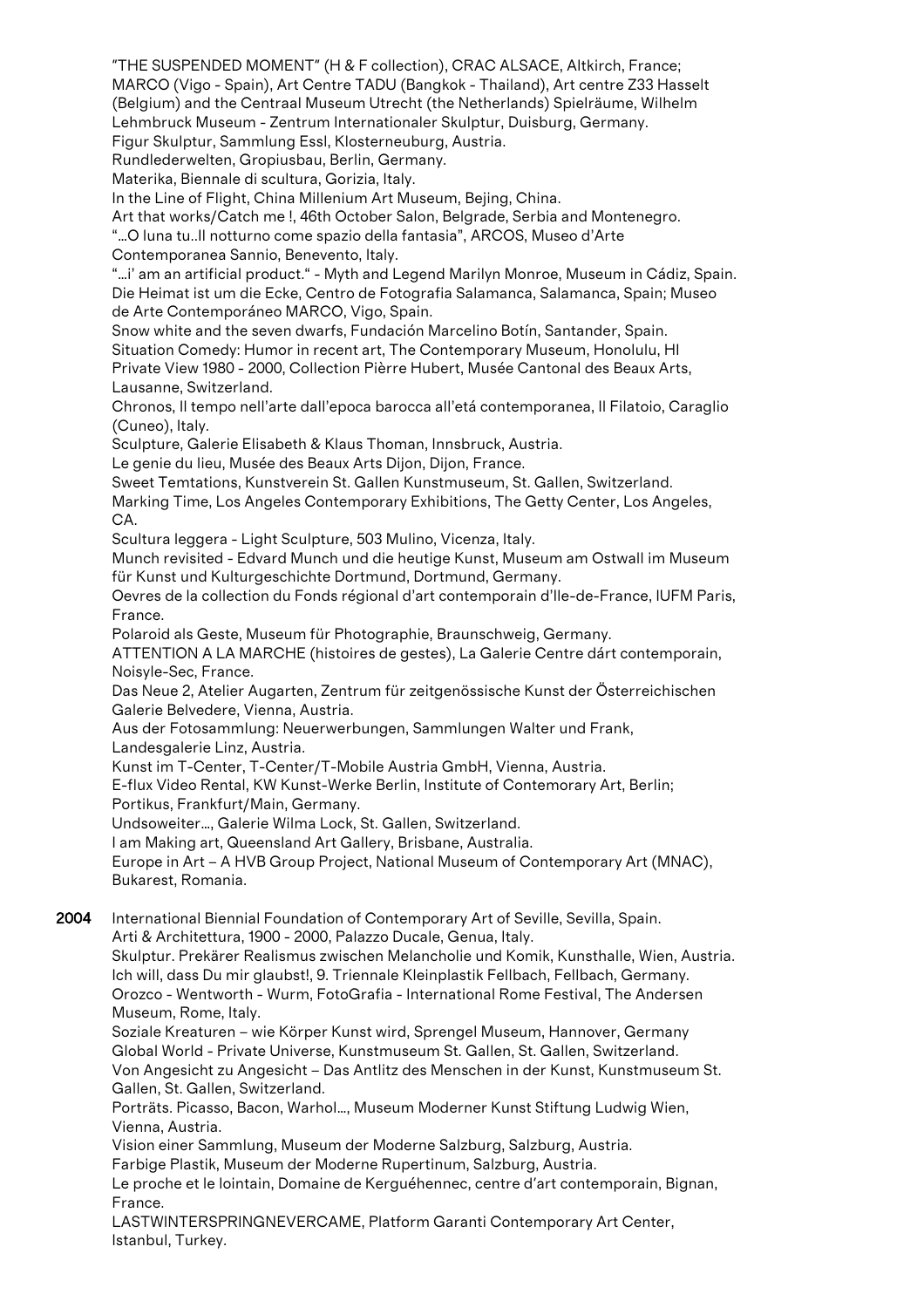Paisaje después de la tormenta [Landscape after the storm], T20 Gallery, Murcia, Spain. Dessins et des autres, Galerie Anne de Villepoix, Paris, France. Exposition collective de sculpture, Galerie Anne de Villepoix, Paris, France. Dessins et des autres – part II, Galerie Catherine Bastide, Brussels, Belgium. à 20 h Prêts à prêter 1, Frac Provence-Alpes-Côte d'Azur, Marseille, France. Close Reading#3, objectif\_exhibitions, Antwerp, Belgium. Art Unlimited, Art 35 Basel, Basel, Switzerland. Krinzinger Österreich - Künstler der Galerie, Galerie Krinzinger, Vienna, Austria. Virtual Frame, Kunsthalle Wien project space Karlsplatz, Vienna, Austria. Short Stories – Zeichnung lesen, Galerie Eugen Lendl, Graz, Austria Haus und Körper, Galerie Francoise Heitsch, Munich, Germany. 4ème Biennale de la Photographie et des Arts visuels, Centre Culturel "Les Chiroux", Liège, Belgium. Brooklyn Euphoria festival, Brooklyn Academy of Music, Brooklyn, NY. Grotesque, burlesque et parody, Abbaye Saint-André, Centre d'Art Contemporain, Meymac, France. La Collezione permanente, Centro per l'Arte Contemporanea Luigi Pecci, Prato, Italy. Video killed the radio star, La Fabrica Galeria, Madrid, Spain. Jusqu'où irez-vous?, Parcours Saint-Germain-des-Prés, Paris, France. Around the corner, Cristina Guerra Contemporary Art Gallery, Lisbon, Portugal. Im Bild, Kunsthalle Göppingen, Göppingen, Germany. De fil en aiguille, Musée-Beaux-Arts de Lons Le Saunier, Lons Le Saunier, France. Camera/Action: Performance and Photograph, Museum of Contemporary Photography, Columbia College Chicago, Chicago, IL. Artist's collection, Werke aus den Sammlungen von Herbert Brandl, Werner Feiersinge, Erwin Wurm und Jun Yang, Galerie der Stadt Schwaz, Schwaz/Tirol, Austria. Hors d'oeuvre: ordre er désordres de la nourriture, CAPC Musée d'art contemporain, Bordeaux, France. 2003 Das lebendige Museum, Museum Moderner Kunst, Frankfurt am Main, Germany. Work Ethic, The Baltimore Museum of Art, Baltimore, MD; Des Moines Art Center, Des Moines IO; Wexner Center for the Arts, Ohio State University, Columbus OH. Performance y casi Performance, Museo Nacional Centro de Arte Reina Sofia, Madrid; Centro Párraga, Murcia, Centro Andaluz de Arte Contemporáneo, Seville, Domus Artium 2002 (DA2) Museum, Salamanca, Spain; El Museo del Barrio, New York, USA; Konceptkonstmuseum, Rydboholm, Sweden. Outlook, International Art Exhibition, Athens, Greece. Orifice, Australian Centre for Contemporary Art, Southbank, Australia. Performance, Frieze Art Fair, London, United Kingdom. Lost and Found, Queensland Art Gallery, Australia. Mise en Scene, Museum Moderner Kunst Stiftung Ludwig Wien, Wien, Austria. Auto-nom, NRW-Forum Kultur und Wirtschaft, Düsseldorf, Germany. Support – Die Neue Galerie als Sammlung, Neue Galerie am Landesmuseum Joanneum, Graz, Austria. 1:1 x temps, quantités, proportions et fuites , Fonds Régional d'Art Contemporain – Bourgogne, Dijon, France. "Tra Est e Ovest", Gas Art Gallery, Torino, Italy (Galerie Krinzinger, Vienna). 17 reasons, serie of interventions around the Mission District in San Francisco, CA. Photo-sculpture (gestes, poses, attitudes…), Fonds Régional d'Art Contemporain – Limousin, Limoges, France. Der ephemere Körper, Palais Liechtenstein, Feldkirch, Austria. Des voisinages, FRAC d`Ile-de-France, Paris, France. Doing, Festival internazionale sullo Spettacolo, Galleria D`Arte Moderna Bologna, Bologna, Italy.

Doublures (Body Doubles), Musée du Québec, Québec, Canada.

Dust memories, Swiss Institute Contemporary Art, New York, NY.

Farniente (Le travail, c'est la santé), FRAC Longuedoc-Roussillon, Montpellier, France. Frankenstein, Tanya Bonakdar Gallery, New York, NY.

Handlungsanweisungen - Alles oder nichts – 10 Jahre Kunsthalle Wien, Kunsthalle Wien, Vienna, Austria.

Himmel Falden, Kunsthallen Brandts Klaedefabrik, Odenso, Dänemark.

Himmelschwer, Neue Galerie Graz am Landesmuseum Joanneum, Graz, Austria. Excess and Trick, Joan Prats Gallery, Barcelona, Spain.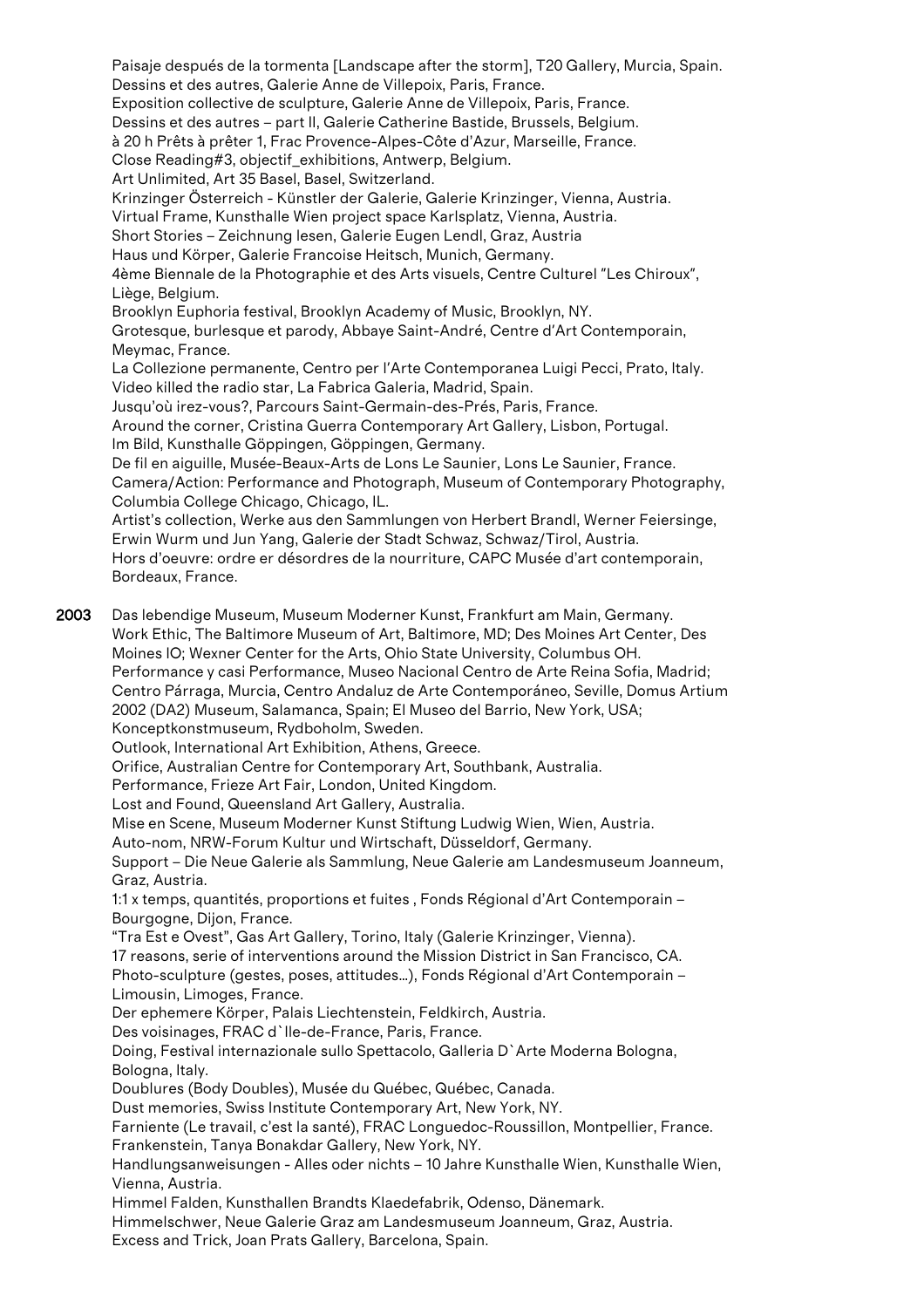"…I am an artificial product." - Myth and Legend Marilyn Monroe, County Hall Gallery, London, England; Centro Cultural CAJA VITAL, Vitoria, Edifico de la Llorja, Sede del Departamento de Cultura del Gobierno de Baleares, Palma de Mallorca, Museo Municipal de Histori delAyuntamiento de Valencia, Valencia, Spain; Centro Cultural de la Villa Madrid, Spain. Narcissus/ne visions of self-representation, CRAC Alsace (Centre Rhénan d'Art Contemporain), Altkirch, France. Objet/Reflexin, FRAC Ile-de-France/Lycee Galilèe, Cergy-Saint-Christophe, France. Performance Area, 18th Festival an der Werf, Utrecht, Netherlands. Prophetic Corners, International Art Exhibition, Periferic Biennial Lasi, Romania. Prophetic Remix, National Art Museum Bucharest, Bucharest, Romania. Seethe, Catriona Jeffries Gallery, Vancouver, Canada. Striptease, Kunstverein St. Gallen Kunstmusem, St. Gallen, Switzerland. Thatcher exhibition, the blue Gallery, London, United Kingdom. Made for Admont, Benediktinerstift Admont, Admont, Austria. Regarde, il neige (schizogéographie de la vie quotidienne), Centre National d'Art et du paysage de Vassivière en Limousin, Beaumont du Lac, France. Galerie Ambulante, FRAC-PACA, France. Ankäufe 2002, Landesmuseum Niederösterreich, St. Pölten, Austria.

- 2002 Tempo, Museum of Modern Art, New York, NY.
	- Tutto Casino, Villa Medici Gardens, Rome, Italy.

Uncommon Denominator: New Art From Vienna, MASS MoCA, Museum of Contemporary Art, North Adams, MA.

Chic Clicks: Creativity and Commerce in Contemporary Fashion Photography, Institute of Contemporary Art, Boston, USA; show travels to Fotomuseum Winterthur, Winterthur, Switzerland; Chic Chlicks, Modefotografie zwischen Kunst und Kommerz, NRW-Forum Kultur und Wirtschaft, Düsseldorf, Germany.

Art & Industry, 2002 Biennial, Christchurch, New Zealand.

Iconoclash - Bilderkriege in Wissenschaft, Religion und Kunst, Zentrum für Kunst und Medientechnologie Karlsruhe, Karlsruhe, Germany.

Unravelled: Works from the Collection, Vancouver Art Gallery, Vancouver, Canada. Equivoques – Figures du corps en action, Grandes Galeries – Aître Saint-Maclou, Ecole Régionale des Beaux-Arts de Rouen, Rouen, France.

Man in the Middle, From the Deutsche Bank collection, Hermitage, St. Petersburg, Russia. Hommage an Rudolf Schwarzkogler – 30 Jahre Galerie Krinzinger, Galerie Krinzinger, Vienna, Austria.

Erwin Wurm – Sylvie Fleury, Galerie Krinzinger, Vienna, Austria.

Dancas na Cicade, CAM Centre d'Art Moderne de la Fondation Gulbenkian, Lisbon, Portugal.

Et reciproquement, F.R.A.C. Bourgogne, Chateau-Chinon, France.

Exhibition, le corps en situation, Ecole supérieure des Beaux-Arts du Mans, Le Mans, France.

Hic et Nunc, the ephemeral figure, Villa Manin Di Passariano, Codroipo/Pordenone, Italy. A given Circumstance, Arcadia University Art Gallery, Glenside, PA.

Highlights der Photo Collection, UBS Art Collection, Wolfsberg, Germany.

Juste des Images, la nuit art video, Le Maillon theatre de Strasbourg, Le Forum itinerant, Strasbourg, France.

La Nuit Art Video, Le Maillon Theatre de Strasbourg, Strasbourg, France.

Le paysage dans l''art d'aujourd'hui, Galerie – Maison de la Culture, Bourges, France.

Nè un 3 Septembre, FRAC Bourgogne, Dijon, France.

Pass me the butterfly, Dumbo Art Center, Brooklyn, NY.

Qu`est – ce que l`art domestique, Citè internationale universitaire de Paris, Paris, France.

S.O.S. – Zur Rettung der MAK Sammlung, MAK, Wien.

Vidéos, Galerie Yvon Lambert, Le Studio, Paris, France.

Enactments of the Self, Steirischer Herbst, Graz, Austria.

2001 Azerty: Un abécédaire aléatoire autour des collections du Frac Limousin, Centre Pompidou, Paris, France. freeStanding, Beaver College Art Gallery, Glenside, PA.

5 Years, Unlimited Contemporary Art, Athens, Greece.

Une nouvelle présentation des collection, Centre Pompidou, Paris, France.

Austrian Contemporary Art Exhibition, Shanghai Art Museum, Shanghai, China.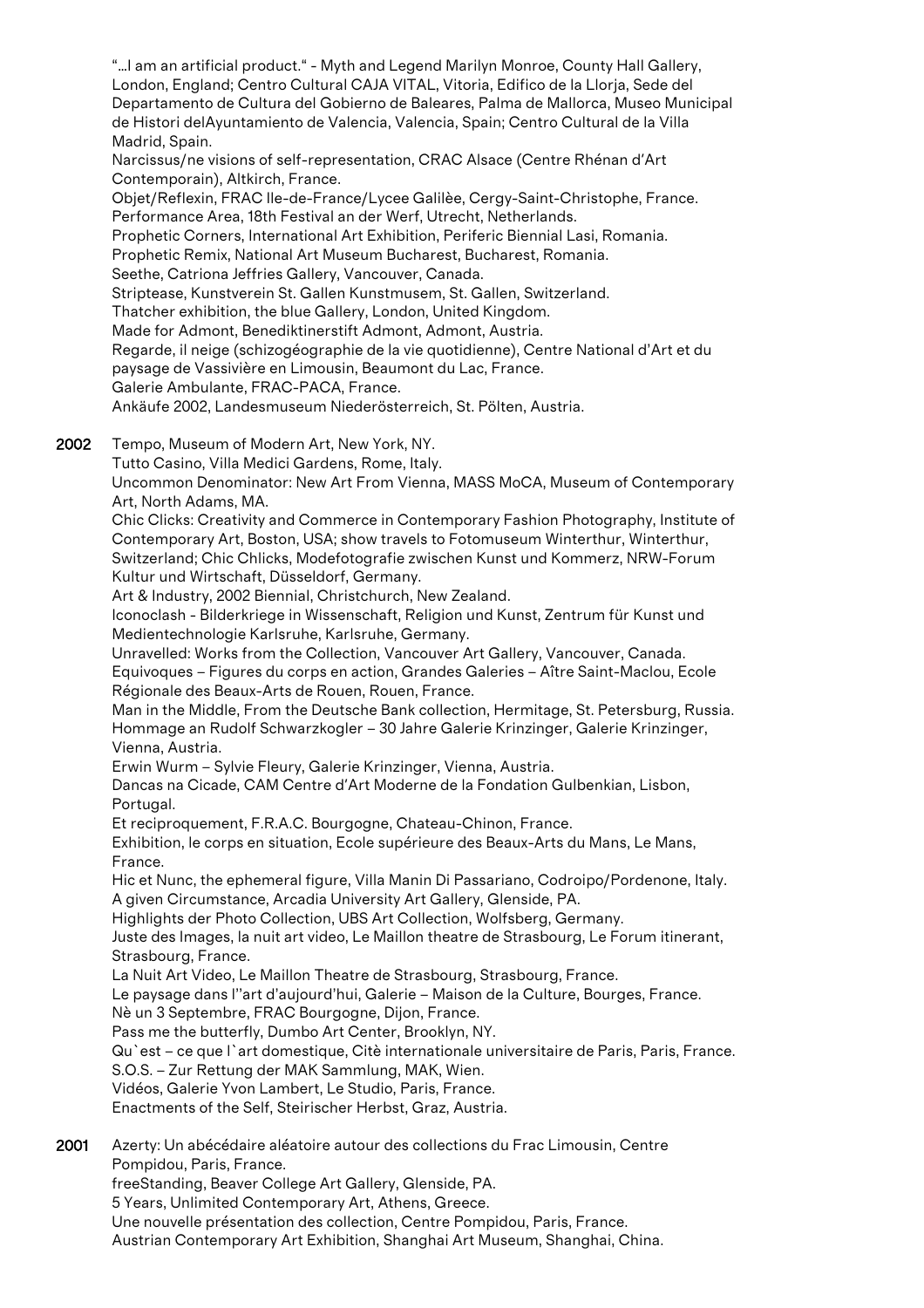Candice Breitz, Claude Closky, Elaine Sturtevant, Martin Walde, Erwin Wurm, Galerie Mezzanin, Wien, Austria. Dans le désodre/si possible, le forum itinérant, Strasbourg, France. Days of hope, Biennale Venecia Scuola di San Zaccharia, Venedig, Italia. Die Cabinette des Dr. Cerny, Neue Galerie am Landesmuseum Joanneum Graz, Austria. Die Sammlung, Eröffnungsausstellung des Museum moderner Kunst, Stiftung Ludwig Wien im MuseumsQuartier, Vienna, Austria. Die Sammlung als Bild, Sammlung Kugelkopf v. Klaus Merkel, Städtische Galerie im Haus der Kultur, Waldkraiburg, Germany; show travels to Kunstverein Neuhausen, Neuhausen/Fildern, Germany. Extended Transformation/Natura Naturans n.5, Art Gallery of Bosnia & Herzegovina. Fabio getting dressed, Sert Gallery, Carpenter Center for the Visual Arts, Harvard University, Cambridge, United Kingdom. Face off, Aeroplastics Damasquine cont. Art Gallery, Brussels, Belgium. Höchstleistung, Sheed im Eisenwerk, Frauenfeld, Switzerland. Human f-actor-y, UNLIMITED Contemporary Art, Athens, Greece. Kleine Formate, Galerie Martina Detterer, Frankfurt/Main, Germany. Kunst und Kur – Ästhetik der Erholung, artForum Kunsthaus Meran, Südtirol, Italy. Missing link, Kunsthaus Dresden, Dresden, Germany. Out of Bounds: Working off Paper, California State University, Los Angeles, CA. Re-mote, Photographers Gallery, London, United Kingdom. Sculptura Austriae, Galerie Elisabeth u. Klaus Thoman, Castello Di San Giorgio, Maccarese Fiumicino, Italy. Untragbar. Mode als Skulptur, Museum für angewandte Kunst, Cologne, Germany. 2000 5th Lyon Biennale of Contemporary Art, Lyon, France. The sky is the limit, Biennale Taipei, Taiwan. Videos Braun, Streuli, Wurm, Flottmann – Hallen, Herne, Germany. Erwin Wurm, Centre pour l´Image Contemporaine, Genève, Switzerland. Cronicles from the outside, Recuntre Center National de la Photographie, Arles, France. "One of those days" Mannheimer Kunstverein, Mannheim, Germany. Everyday – Pictures – Every Day, Rogoland Kunstnersenter, Stavanger, Norwegen. Garde-Robe - Faux Mouvement, Metz, France. Lebt und arbeitet in Wie, Kunsthalle Wien, Vienna, Austria. Mettre en Scène, FRAC Bretagne, Rennes, France. Narcisse blessé – Autoportraits 1970 – 2000, Le Passage du Retz, Paris, France. New Worlds – Digital Visions, National Gallery of Iceland, Reykjavic, Iceland. Portraits, Kunstpanorama Luzerne, Switzerland. Sinn und Sinnlichkeit, Neues Museum Weserburg, Bremen, Germany. Transfert, Kunst im urbanen Raum, Art dans l´espace urbain, Biel, Switzerland. "Wortbilder" Franz Erhard Walther – "One minute sculptures" Erwin Wurm, Galerie Wilma Lock, St. Gallen, Switzerland. 1900 – 2000 Zeitschnitt, Neue Galerie der Stadt Linz, Austria. Erwin Wurm, Art Gallery, Ontario, Canada. Comment tuer le temps?, La galerie. Ecole supérieure d´art, Quimper, France. Der Spaziergänger – Artothek und Fotosammlung, Künstlerhaus Graz, Austria. Utopia, Jack Hanley Gallery, San Francisco, USA. 1999 Annika Ström, Erwin Wurm, Liverpool Biennial of Contemporary Art, Liverpool, United Kingdom. Transformation, Scuola di San Pasquale – San Francesco della Vigne, XLVIII Biennale, Venedig, Italy. Missing Link - Das photographische Subjekt, Kunstmuseum Bern, Bern, Switzerland. Serien und Konzepte, Museum Ludwig, Cologne, Germany. Die Farben Schwarz, Landesmuseum Jonneum, Graz, Austria. Erwin Wurm, W 139, Amsterdam, Netherlands. EXTRAetORDINAIRE, Le Printemps de Cahors, Toulouse, France. Flexible 3 - Close to the body, Landesgalerie Oberösterreich, Linz, Austria; Universitätsmuseum, Manchester, England. FunktionsSystemMensch, Museum Bochum, Bochum, Germany. Free Coke, Greene Naftali - Gallery, New York, NY. Attention: John Baldessari, Christian Boltanski, Bernd & Anna Blume, Robert Cumming, Gervan Elk, Roman Signer, William Wegman, Erwin Wurm, Galerie Art: Concept, Paris,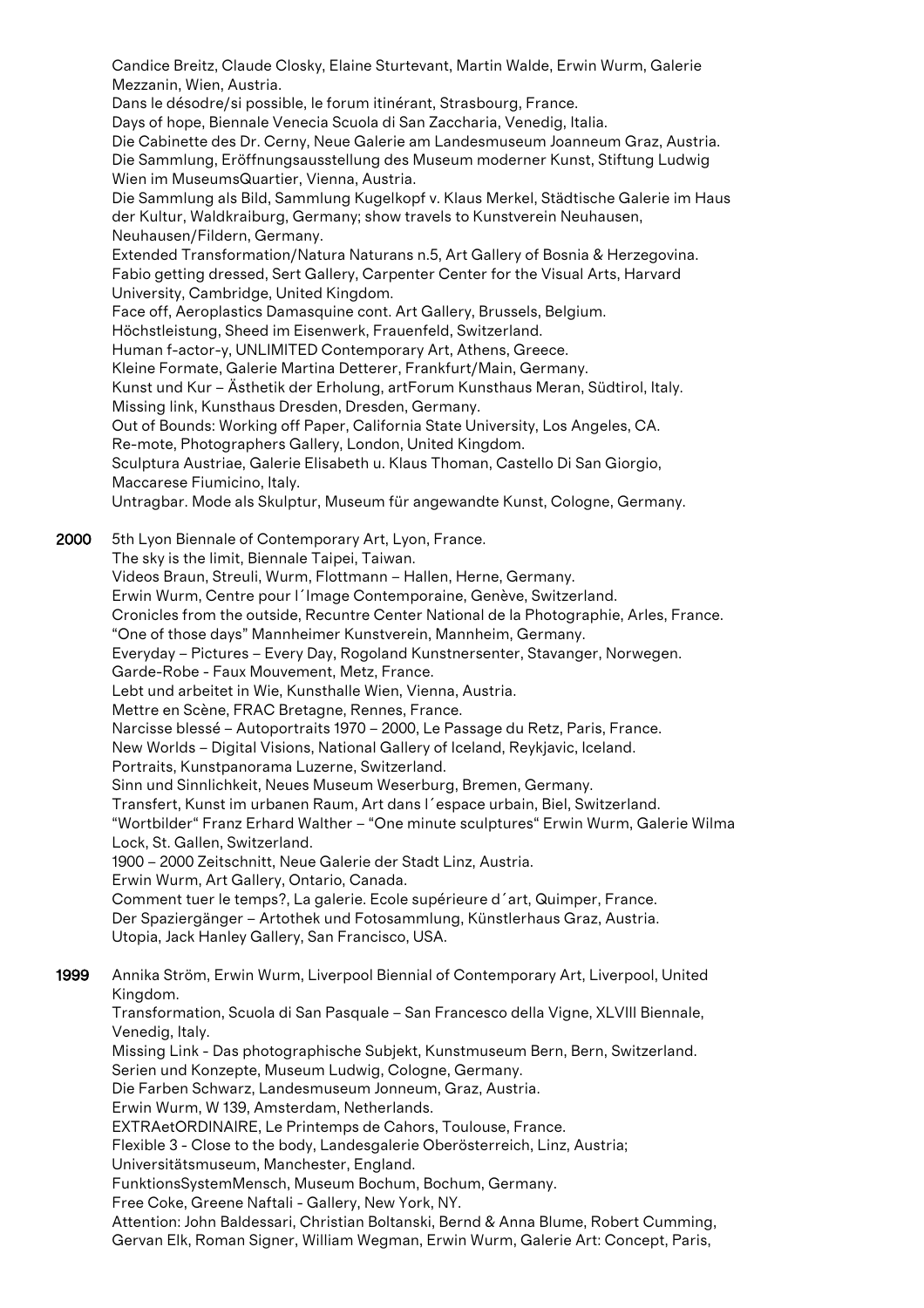France.

DACH, Semperdepot, Vienna; Galerie Krinzinger im Benger Park, Bregenz, Austria. Interesse, Galerie Stadtpark, Krems, Austria.

Körper, Frankfurter Oper, Frankfurt, Germany.

Let´s get lost: Fionna Banner, Pierre Bismuth, Liam Gillick, Jonathan Monk, Lars Nilsson, Henrik Plenge Jakobson, Erwin Wurm, Central Saint Martin's College, London, United Kingdom.

Level Zero Cinema, Stefan Banz, Joel Bartolomeo, Lucy Gunning, Josep Maria Martin, Österreichische Zeichnung der 90er Jahre, Galerie im Traklhaus, Salzburg, Austria. Un art incertain du réel (la collection du Frac Franche-Comté), Galerie du Tnb, Rennes, France.

## Selected Bibliography

2020 O'Regan, Kathryn. "Artist Erwin Wurm on taking the seriousness out of sculpture", SLEEK, 30 January. Haworth, Eliot. "No 77 – Erwin Wurm and the stretchy sweaters," Fantastic Man, 19 January.

Azzarello, Nina. "interview with erwin wurm on body-based art and beverage-drinking at 'yes biological'," designboom, 19 January.

2018 "Erwin Wurm "Fat House" Installation at Belvedere Museum, Vienna", Purple, 16 March. Stewart, Matt. "Art Basel in Hong Kong Celebrates the Best in Contemporary Art," Ocean Drive, 14 March.

Debianchi, Antonia. "Peabody Essex Museum to Open 'PlayTime,'" Boston Magazine, 7 February.

"'Encounters' at Art Basel Hong Kong", Artinfo, 5 February.

2017 Nayeri, Farah. "At Venice Biennale, Erwin Wurm Makes Sculpture 'a Form of Action", The New York Times, 15 June. Bury, Louis. "'One Minute Sculpture' at Twenty: Erwin Wurm's Ethics demonstrated in geometrical order", Hyperallergic, 29 April. H. Sanchez, Gabriel. "Erwin Wurm Critics Pick," Artforum, 14 April. Wachs, Audrey. "In new exhibition, Erwin Wurm uses midcentury furniture to subert your free will", The Architect's Newspaper, 30 March.

2016 Bier, Arielle. "Erwin Wurm: Berlinische Galerie", Artforum, 29 April. Cascone, Sarah. "Erwin Wurm and Brigitte Kowanz to Represent Austria at the Venice Biennale," artnet, 4 April. "Erwin Wurm and Brigitte Kowanz to Represent Australia at 2017 Venice Biennale," Artforum, 3 April. Finkel, Jori. "'One Minute Sculptures' Invade the Schindler House", The New York Times, 27 January. Andreasson, Karin. "Erwin Wurm's best photograph: a museum director with pens up his nose," The Guardian, 14 January.

- 2014 Agustsson, Sola. "Erwin Wurm's Deformed Humanoid Sculptures," Whitewall Magazine, 1 April. Egan, Maura. "The Shape Shifter", T Magazine, 6 March. Keh, Pei-Ru. "Erwin Wurm unveils his latest cast of characters at Lehmann Maupin in New York", Wallpaper, 3 March.
- 2013 Hollein, Max. "Photography Knocks at the Door," Aperture. Fall, p. 46 51. Greenberg, Kevin. "Portfolio Wurmland: an Absurdist Architectural Reprise," Pin-Up, Fall/Winter. p. 169 – 173. Murg, Stephanie. "In the Studio: Erwin Wurm", Art + Auction. February, p. 58 - 64. "Artists for Tichy - Tichy for Artists", Tichy Ocean Foundation. p. 600 - 605.
- 2012 "Funny," The FLAG Art Foundation. p. 89 91, 102. "Decade: Contemporary Collecting 2002-2012," Albright-Knox Art Gallery p. 31, 226, 228, 229, 240, 241, 303, 309, 397. Expósito, Frank. "Erwin Wurm", Twelve. Spring/Summer p. 40 - 45.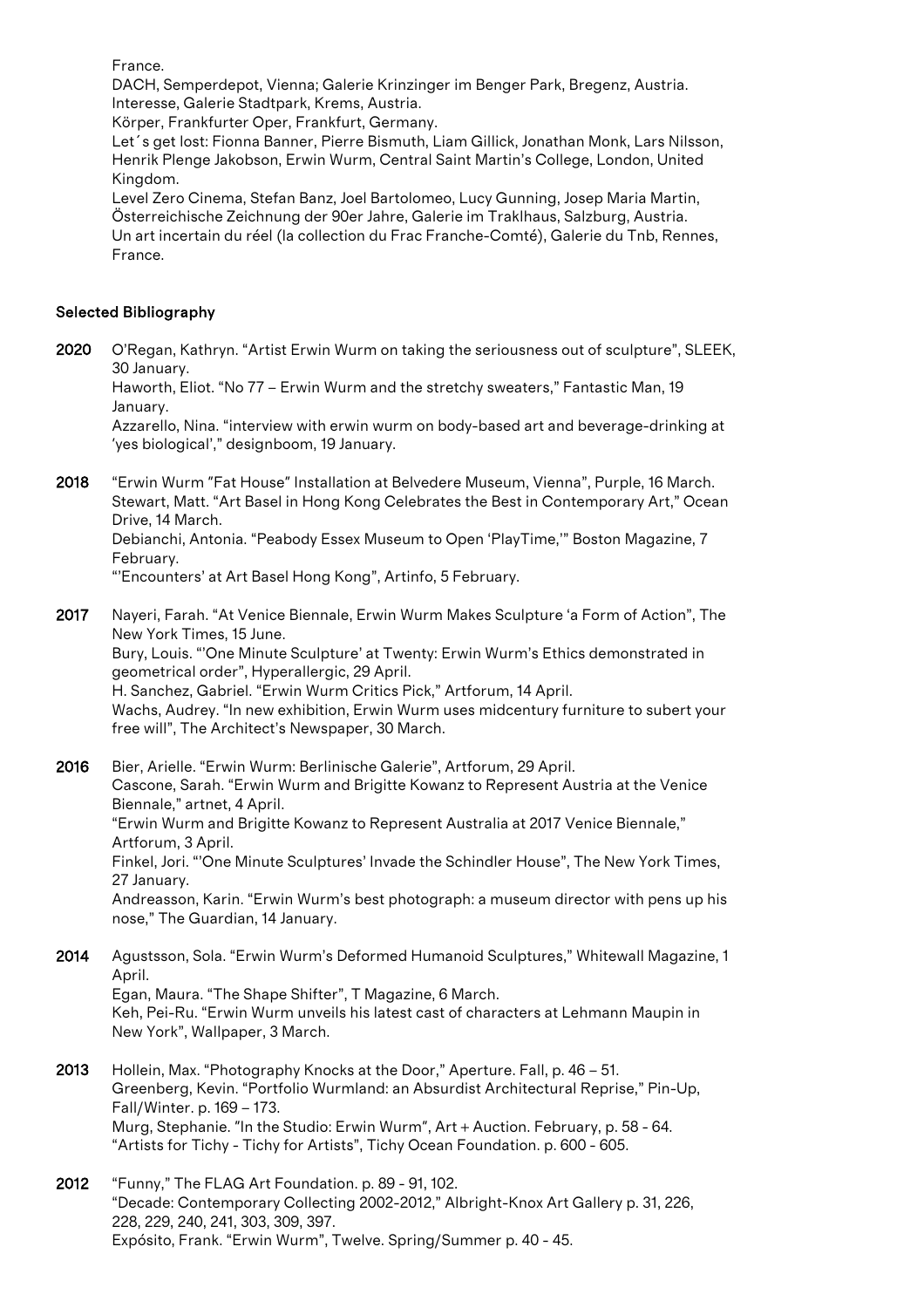Rhea, Carolee. "Between Fun and Desperation. A Conversation with Erwin Wurm", Sculpture. p. 54 - 59. Von Galen, Reya. "Erwin Wurm is interviewed by Reya Von Galen", Dante Mag, 2 July.

- 2011 Donoghue, Katy. "Erwin Wurm", Whitewall. p. 110 115. Rappolt, Mark. "Erwin Wurm", Art Review. January/February. p. 69 – 75. Byng, Malaika. "The Weird World of Erwin Wurm", Wallpaper. 15 February. Kastner, Jeffrey. "Erwin Wurm", Art Forum International. January. Johnson, Ken. "Erwin Wurm: Gulp," The New York Times. "Erwin Wurm: Wear Me Out at Middelheim Museum", Designboom. Donoghue, Katy. "Erwin Wurm", Whitewall. Spring 2011p. 20, 110-115. Marcus, J.S. "An Austrian thrives in Paris", The Wall Street Journal. January 14/16 p. w17.
- 2010 "Gallery Video: Erwin Wurm at the Lehmann Maupin Gallery", The New York Observer, 12 November.

Johnson, Ken. "Erwin Wurm: Gulp", The New York Times, 12 November. Indrisek, Scott "Call the Absurdity Police! Erwin Wurm Brings His Chair Hats and Vaginal Sweaters to Lehmann Maupin", ARTINFO, 4 November.

"Erwin Wurm at Lehmann Maupin Gallery", Designboom, 4 November. Pizzey, Cassandra. "Erwin Wurm displays his typical sense of humour in the exhibition Narrow Mist at UCCA", FRAME, August. Hao Ying, Erwin Wurm's "Narrow House", Global Times, 20 July.

Phil Patton, "Cars Starved (or Stuffed) for Attention", New York Times, 1 April. Desaive, Pierre-Yves. "Erwin Wurm", January–February. p. 101.

2009 Aigner Carl. "Das Waldviertel – Auf festem Grund", Verlag für Literatur, Kunst und Musikalien, Weitra, p. 188 – 189. Alvarèz, Josè and Philippe Pasquet. "Men under Construction", Première Vision & Editions du Regard, Lyon, p. 41 and 45. Buxbaum Gerda. "Fashion in Context", Springer Verlag Wien New York, p. 197 – 199, 225 - 227 Rigaud Peter. "Portraits," Christian Brandstätter Verlag, Wien, p. 54 – 57.

2008 "Anatomie les paeaux du seddin – collection Florence & Daniel Guerlain", Fonds regional dàrt contemporain de Picardie, I`Imprimerie Impam-Yvert à Amiens, Amiens, p. 101 – 109. Ackerman Paul. "Masculins singuliers", Enquète sur la nouvelle identitè des hommes, Verlag Paris, p. 1 (cover)

Herstatt, Claudia. Frauen, die handeln. Galeristinnen im 20. Jahrhundert, Hatje Cantz Verlag Ostfildern, Munich, p. 75 – 79.

Holzwarth, Hans Werner, "ART NOW", Taschen Verlag, Berlin, p. 524 – 527.

Gerald, Matt. Interviews, Verlag, Walther Koenig, Cologne, p. 313 – 321.

Pfaller, Robert. "Das schmutzige Heilige und die reine Vernunft - Symptome der Gegenwartskultur," Fischer Taschenbuch Verlag, Frankfurt / Main, p. 273 – 295. PROJEKT VITRA. Orte, Produkte, Autoren, Musseum, Sammlungen, Zeichen; Chronik, Glossar, Verlag Birkhäuser Basel, p. 351.

Schröder, Klaus Albrecht. "NACH 1970 – Österreichische Kunst aus der Albertina", Holzhausen Druck & Medien GmbH, Vienna, p. 284 – 293.

Spies, Werner. "Mit Skalpell und Farbmaschine," Carl Hanser Verlag, Munich, p. 75 – 82. Spies, Werner. "Auge und Wort - Gesammelte Schriften zu Kunst und Literatur." IVon Popart bis zur Gegenwart "Überall ist der Wurm drin; die grotesken Operationen von Erwin Wurm, Berlin University Press, Berlin, p. 459 – 465.

Schantl, Alexandra. "Die Liebe zu den Objekten - Aspekte zeitgenössischer Skulptur", Landesmuseum Niederösterreich, Springer Verlag, Wien, New York, p. 94 – 102. Richter Ivonne, Xenia Leydel, Erwin Wurm in: 21. Stuttgarter Filmwinter, filmhaus Stuttgart, Stuttgart, p. 145.

Uzman, Monika and Harald Eisenberger. "künstlererleben – 18 atelierbesuche", Leykam Buchverlags GmbH, Graz, pp. 136 – 145.

Wurm, Erwin. "How to go from size 50 to 54," GAGARIN n° 16, GAGAvzw, Antwerp, p. 48– 59.

"A bag without content is empty," Serpentine Gallery & PUMA, London.

2007 "Erwin Wurm. Spit in someone`s soup," Riksutställningar, Stockholm; Marabouparken, Sundbyberg, Sweden.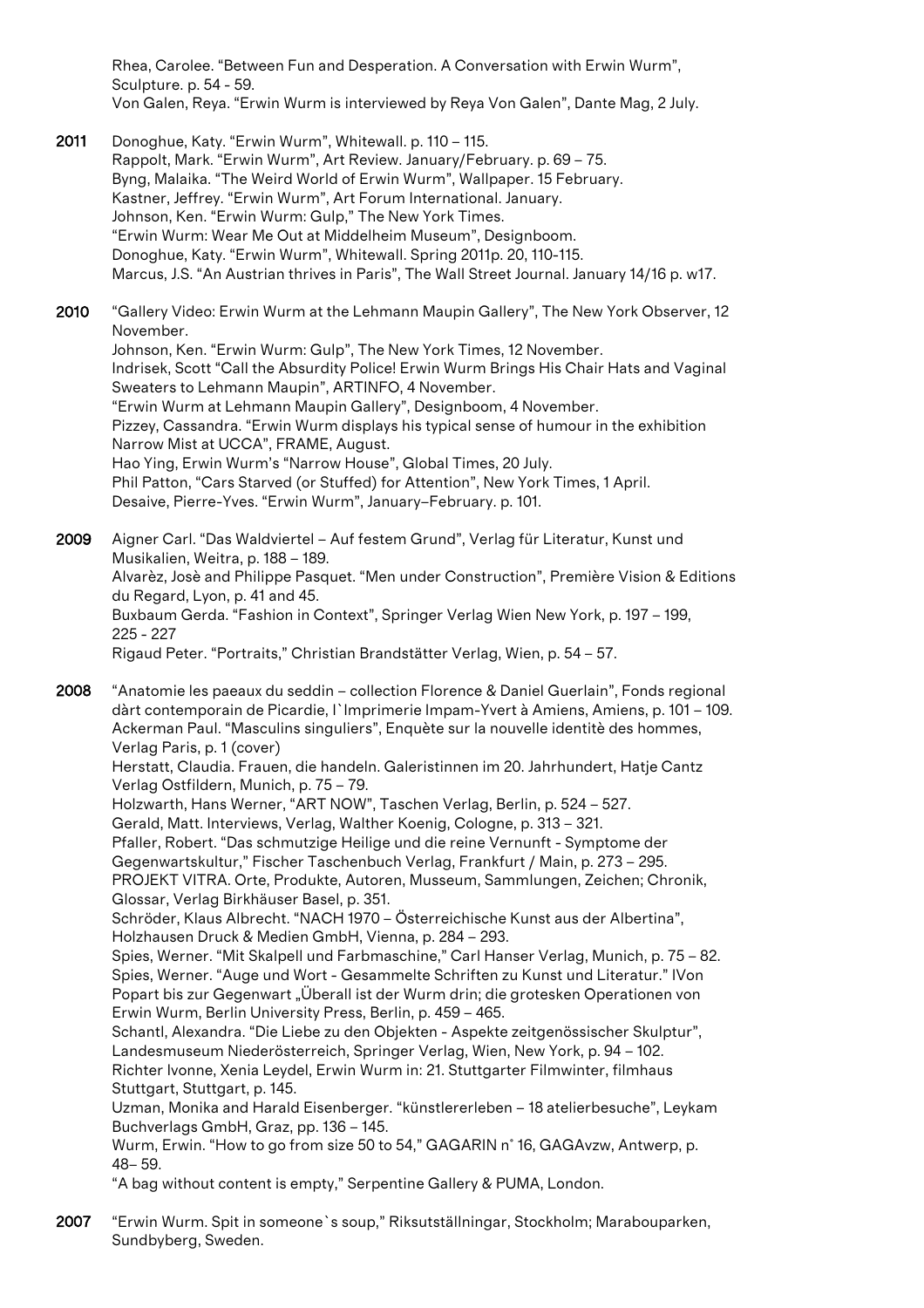Tönz, Verlag Edizioni PERIFERIA, Lucerne /Poschiavo, Switzerland. Rambaud, David. "Design no Design," L'art pense le monde. Fall/Winter. p. 119 – 121. Sachs, Brita. "When artists start getting cosy," Werner Spies. "The Wurm that turned", Visuell Affinities. New Acquisitions Deutsche Bank Collection, p. 14 – 16 and 82 – 103 + cover. Soldaini, Antonella. "1:1 x time – quantities, proportions and perspectives", Èditions FRAC Bourgogne. p. 68 – 76. "SPACECRAFT – Fleeting Architecture and Hideouts," DIE GESTALTEN Verlag. p. 91. Hans, Theys. "De Geheime Thuiskomst," A&S/books. p. 36 – 44.

"Paul Klee - Überall Theater," Hatje Cantz Verlag. p. 65.

2006 Davila, Thierry et all. "Erwin Wurm. The artist who swallowed the world," Kunst Stiftung Bidner, Stefan. "Erwin Wurm. The ridiculous life of a serious man – the serious life of a ridiculous man". Kunstraum Innsbruck.

Bonacina, Andrea. "Erwin Wurm one minute sculptures," Frieze Projects, Artists' Commissions and Talks. ed. Melissa Gronlund, p. 42 – 43.

Boeckl, Matthias. "Vom Gesamtwerk zur "One Minute Sculpture," Österreic. 1900 – 2000. "Double-Face - The story about fashion and art," ed. Christoph Doswald, St. Gallen. p. 204 - 205.

Bertsch, Christoph. "Pink, The Exposed Color in Contemporary Art ans Culture," p. 274 – 275.

Strauss, Renate, "Erwin Wurm's 59 Positions", Fashion in Film Festival/Between Stigma + Enigma. p. 40 – 41.

Köb, Edelbert. "The Idiot. Erwin Wurm", Sala de Exposiciones Canal de Isabel II. "What's new pussycat? The recent acquisitions 2002 – 2005", Museum für Moderne Kunst Frankfurt/Main. ed. Udo Kittelmann and Klaus Görner, p. 336 – 337.

2005 Köb, Edelbert and Elisabeth von Samsonow. "The Idiot. Erwin Wurm," Sala de Exposiciones Canal de Isabel II, ed. by Consejeria de Cultura y Deportes et al. Eccher, Danilo et al. "Macro/Hall/Erwin Wurm," Macro Museo d'Arte Contemporanea di Roma.

Zickriegl, Margit. "Erwin Wurm. Adorno was wrong with his ideas about art," Museum der Moderne Salzburg.

Bright, Susan. "Art Photography Now," p. 164 – 166.

Correard, Stephane. "Erwin Wurm", in: Art Now Vol 2, Köln, p. 552 – 555.

Day, Charlotte. "A short ride in a fast machine", Gertrude Contemporary Art Spaces 1985- 2005. p. 20.

Blunck, Lars. "Luft anhalten und an Spinoza denken," Werke im Wandel? Zeitgenössische. Kunst zwischen Werk und Wirkun. München, Germany, p. 87 – 105. Wetterwald, Elisabeth. "Erwin Wurm," Prêts à prêter, Acquisitions et rapport d'activités 2000/2004. Fonds régional d'art contemporain. p. 182 – 183 and 367.

- 2004 Cotton, Charlotte. "The photograph as contemporary art," ed. by Thames & Hudson p. 29. Davila, Thierry. "Marcher, Créer. Déplacements, flaneries, dérives dans l'art de la fin du Xxieme Siècle," Editions du Regard. p. 8. 2003 Alliez, Éric. "Erwin Wurm, ou le ground-zero de la sculpture", Multitudes, N°13, Hg. Exils/association Multitudes. p. 117 – 134. Wurm, Erwin. "Hyperskulptur," Biographien des organlosen Körpers. Ed. Éric Alliez/von Samsonow, Elisabeth. Verlag Turia + Kant. p.167 – 179.
- 2002 "Erwin Wurm Sculptures with embarrassment", Kiasma Museum of Contemporary Art. Ulrich Obrist, Hans. Helsinki, Museum of Contemporary Art, Helsinki. Damianovic, Maia, et al. "Erwin Wurm - Fat Survival. Handlungsformen der Skulptur," Neue Galerie Graz am Landesmuseum. "Erwin Wurm Videoarbeiten 1989-2002," Akademie der bildenden Künste. "American Photography Eighteen," Harper Collins International. p.169 – 170.
- 2001 Bush, Kate et al. "Erwin Wurm," The Photographers Gallery, British Library. Ardenne, Paul. "L'Image Corps," Èditions du Regard. p.190 - 191, 222, 396. Lageira, Jacinto, "Back to the Future, Again and Again," Centre Pompidou, The National Museum of Modern Art, Paintings and Sculptures. p. 138.
- 1998 Campitelli, Maria. "transformation", Teatro Miela. p. 72.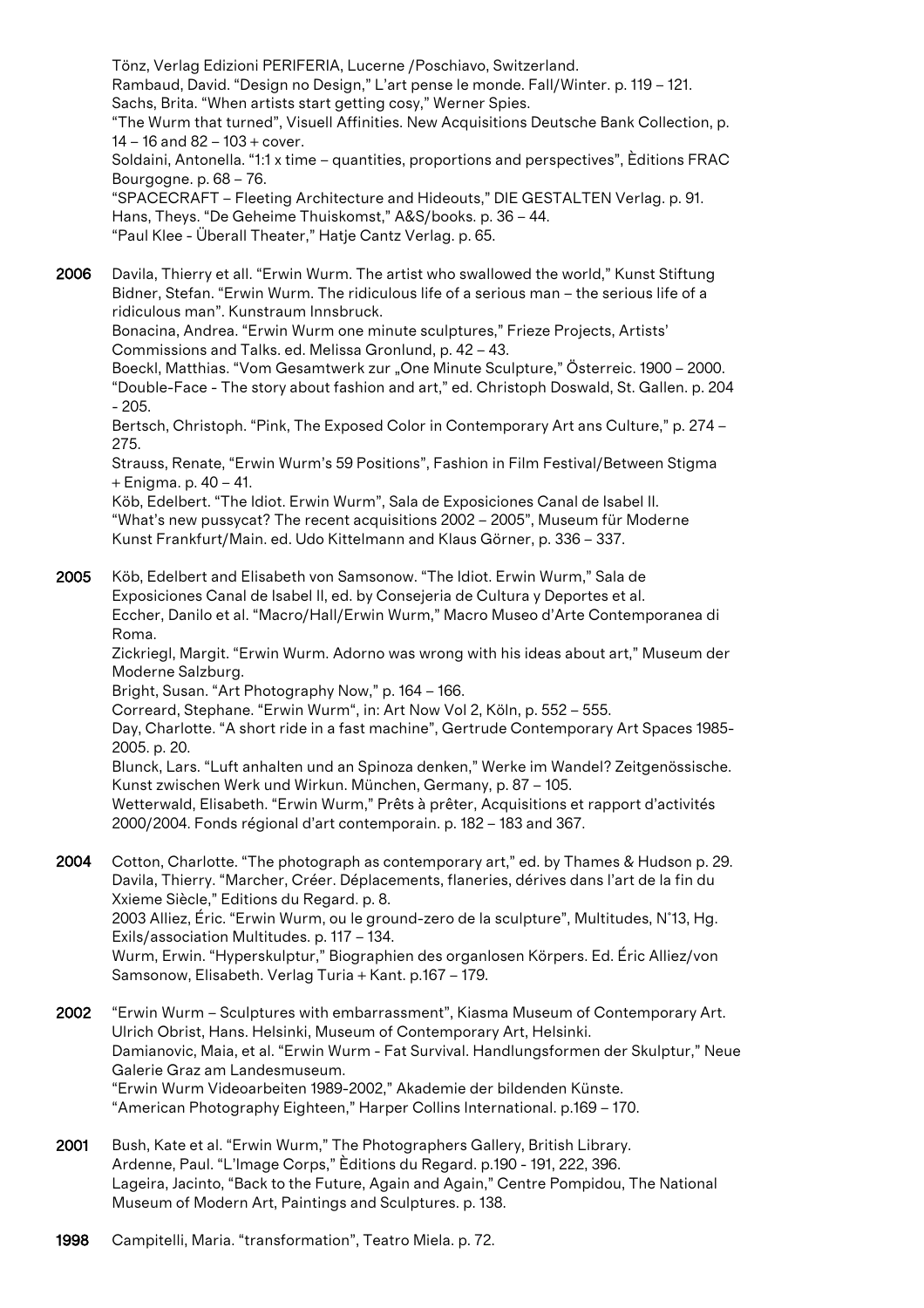Sans, Jerôme. "one minute sculptures," Inova, Institut of Visual Arts.

- 1996 Kunz, Martin "29´-0´´/East in edge 3" The Newsletter of the New York Kunsthalle. Lunghi, Enrico, ed. Ulrich Obrist, Hans. "do it". Begleitheft zur Ausstellung im The Reykjavik Municipal Art Museum. Schellerer, Desirèe. "The Presence of Touch", Begleitheft Ausstellung the School of the Art of Chicago. p. 16. "26 Art Installations in 26 Shops throughout Soho", Begleitheft. p. 28.
- 1995 Hegyi, Lorand. "Erwin Wurm", Museum moderner Kunst Stiftung Ludwig Wien. Sans, Jérôme, ed. "Shopping", Begleitheft zur Ausstellung im CAPC Musée d´art contemporain. Spiegl, Andreas, ed. "En passant. Stadtansichten in der zeitgenössischen Kunst," Begleitheft zur Ausstellung in der Akademie der bildenden Künste.
- 1994 Kittelmann, Udo. "Expedition Staubskulpturen: New York, Köln und Wien", Kölnischer Kunstverein. Fidler, Herbert. "Sichtbare Spuren. Arbeitsräume österreichischer Künstler", Trend-Profil-Verlag. p. 214 – 215, 238. Lehmann, Ulrike. "Ästhetik der Absenz", Verlag Klinkhardt und Biermann. p. 109 - 111.
- 1992 Drechsler, Wolfgang. "Erwin Wurm in: Ansichten. 40 Künstler aus Österreich im Gespräch", Residenz Verlag. p. 216 – 221. Jahns, Tim. "Imperfect Order", Ausstellungsfolder, Irvine Fine Arts Center. Weibel, Peter and Christa Steinle. "Identität: Differenz, Tribüne Trigon, 1940-1990," EineTopografie der Moderne. p. 524.
- 1991 Clot, Manuel. "Erwin Wurm Wiener Zimmer", Wiener Secession. Skreiner, Wilfried. "Erwin Wurm – Zeichnungen", Neue Galerie am Landesmuseum Joanneum. "Erwin Wurm – Gebrauchsanweisungen", Mürzzuschlag. Millesi, Hanno. "Oberfläche und Raum. Analytische Betrachtung zum Bildhauerischen WerkErwin Wurms 1982-88", Karl-Franzens-Universität.

#### Publications

- 2013 "Erwin Wurm, De Profundis", Hatie Cantz, Vienna.
- 2011 Grambye, Lars and Anna Krogh. "Misconceivable", Kunsthallen Brandts.
- 2010 "Private Wurm", Essl Museum. Spindelegger, Michael, et al. "Oh No", Austria Kultur Int.
- 2009 Adamer, Ingrid, et al. "Narrow House", Verlag für Moderne Kunst Nürnberg Berg, Stephan, et al. "Gurke", DuMont Verlag. "44 Vorschläge - Eine soziale Skulptur", Verlag Onkel & Onkel. "Erwin Wurm", DuMont Buchverlag, Germany.
- 2008 Friedel, Helmut. "Kunstwerkstatt Erwin Wurm", Prestel Verlag.
- 2007 Wurm, Erwin. "Von Konfektionsgröße 50 zu 54 in acht Tagen", Edizioni Periferia. Selder, Helena and Ulrika Sten. "Spit in someone's soup", Riksutställingar Swedish Travelling Exhibitions. Periferia, Edizioni. "Erwin Wurm, Catalogs, artists books and monographs 1990-2007", Edizioni Periferia.
- 2006 Pfaller, Robert. "The artist who swallowed the world", Hatje Cantz Verlag. "The ridiculous life of a serious man, the serious life of a ridiculous man", Verlag der Buchhandlung.
- 2005 Köb, Edelbert and Elisabeth von Samsonow. "The Idiot," Sala de Exposiciones Canal de Isabel II. Coretti, Barbara, et al. "Erwin Wurm", MACRO Museo d'Arte Contemporancea. Zuckriegl, Margit. "Adorno was wrong with his ideas about art", Museum der Moderne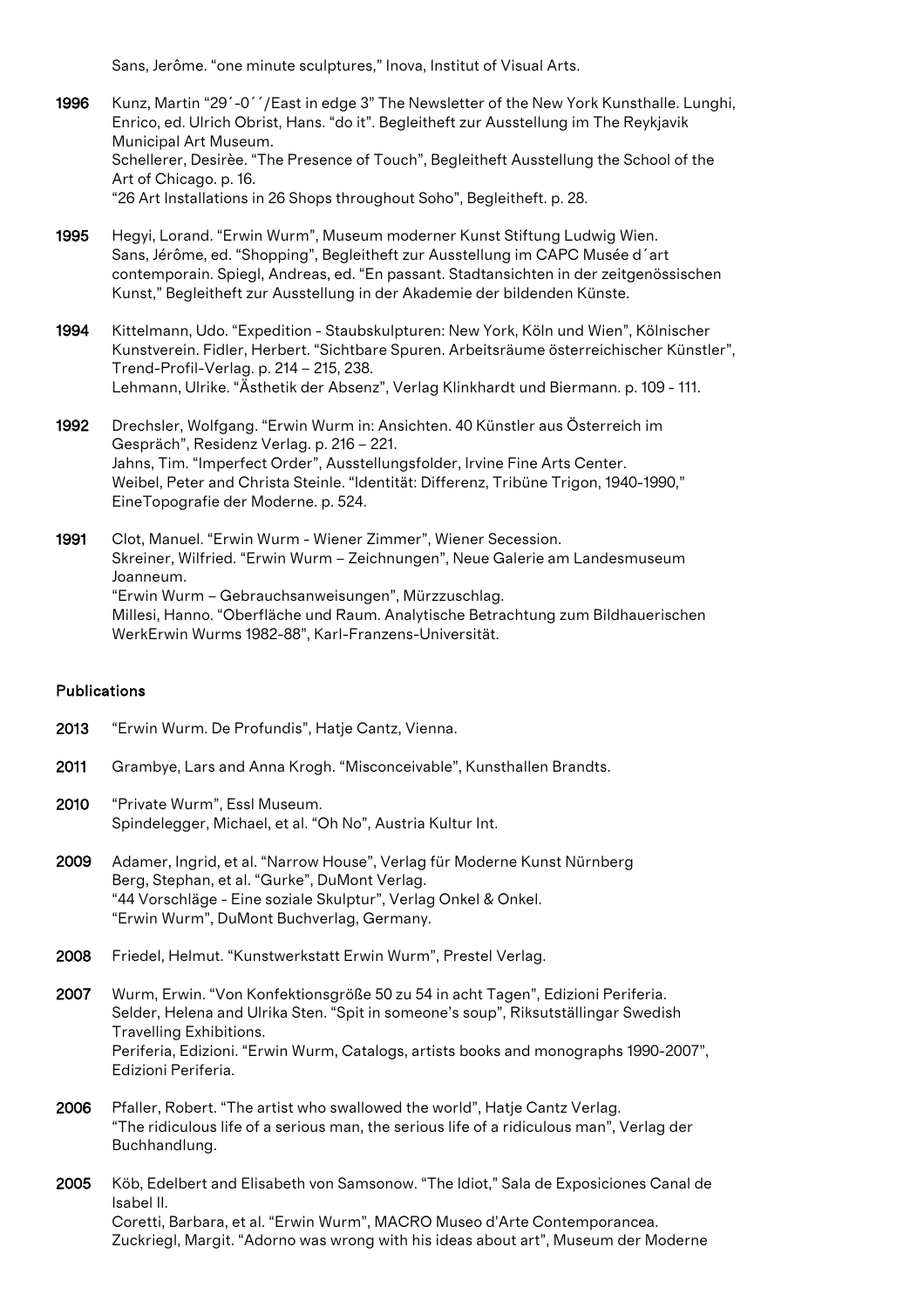Salzburg.

- 2004 Barlow, Geraldine et al. "I love my time, I don't like my time", Hatje Cantz Verlag. Soldaini, Antonella. "Glue your brain", Edizioni Periferia. Barlow, Geraldine, et al. "Erwin Wurm, I love my time, I don't like my time", Yerba Buena Center for the Arts. "Video Hits, Art & Music Video", Queensland Art Gallery.
- 2003 Cast Abguss (eine Skulptur), VerlagderBuchhandlungWaltherKonig.
- 2002 Ulrich Obrist, Hans and Jérôme Sans. "Noloveistos, Sculptures with embarrassment", Kiasma, Finnish National Gallery, Helsinki. Damianovic, Maia, et al. "Fat Survival. Handlungsformen der Skulptur", Hatje Cantz Verlag. Hegyi, Dóra and Tamá Körösényi. "Videomundkak, Videoarbeiten 1989-2002", Hungarian Academy of Fine Arts. "Colifichet. Réseau des écoles d´art du sud\_workshop Erwin Wurm", Galerie des Grands Bains Douches de la Plaine, Marseille, Association Âge d`or, réseau des Écoles d`Art du sud, Avignon, France, Dec. Hegyi, Dora. "Erwin Wurm Videoarbeiten 1989-2002", Akademie der bildenden Künste.
- 2001 "We watch Karin, she watches something else", Onestar Press. Newman, Michael. "Photography and Video as Sculpture in the Work of Erwin Wurm", The Photographers' Gallery.
- 2000 Bush, Kate and Michael Newman. "Erwin Wurm", The Photographers Gallery. Lehmann, Ulrike. "Künstler-Kritisches Lexikon der Gegenwartskunst", WB Verlag. Braun, Alexander. "Erwin Wurm: Videos & Gespräche, Videos & Conversations, Flottmann-Hallen, Herne", Verlag für Moderne Kunst.
- 1999 Sans, Jérôme. "One Minute Sculptur", Hatje Cantz Verlag.
- 1998 Sans, Jérôme and Peter Doroshenko. "One Minute Sculptures", Hatje Cantz Verlag.
- 1996 Ulrich Obrist, Hans. "Erwin Wurm", Galerie Krinzinger.
- 1994 Berg, Stephan, et al. "Erwin Wurm", Ritter Verlag. Kittelmann, Udo and Andreas Spiegl. "Expedition", Hatje Cantz Verlag.
- 1993 Lawson, Peter P. "Erwin Wurm", Kunstverein Hamburg.
- 1991 Clot, Manuel. "Wiener Zimmer", Wiener Secession, Vienna. Skreiner, Wildfried. "Zeichnungen", Neue Galerie am Landesmuseum Joanneum, Graz. Hanley, Jack. "Erwin Wurm", Trans-Avant-Garde Gallery. "Erwin Wurm", Walter Buchebner-Gesellschaft. Wurm, Erwin. "Erwin Wurm", Kunstpreis der Wiener Allianz Versicherungs AG, Landesdirektion Steiermark Nord, Walter-Buchebner-Gesellschaft, Mürzzuschlag. Fleck, Robert. "Kogler, Kowanz, Schlegel, Trenkwalder, Walde, Wurm", Galerie Krinzinger.
- 1990 "Erwin Wurm", Neue Galerie am Landesmuseum Joanneum, Graz. Skreiner, Wilfried. "Kunst der 80er Jahre", Neue Galerie am Landesmuseum Joanneum. Skreiner, Wilfried "Relikte einer vormaligen Anwesenheit in: Erwin Wurm", Aperto ´90 - Biennale Venedig; Neue Galerie am Landesmuseum Joanneum.

# Honors and Distinctions

2007 "Artist of the Year 2007", Magazine KUNSTJAHR, Germany. Public Collections Albertina, Vienna, Austria. Albright-Knox Art Gallery, Buffalo, NY. Art Collection Deutsche Börse, Eschborn, Germany. The Baltimore Museum of Art, Baltimore, MD. Berkeley Art Museum, Berkeley, CA.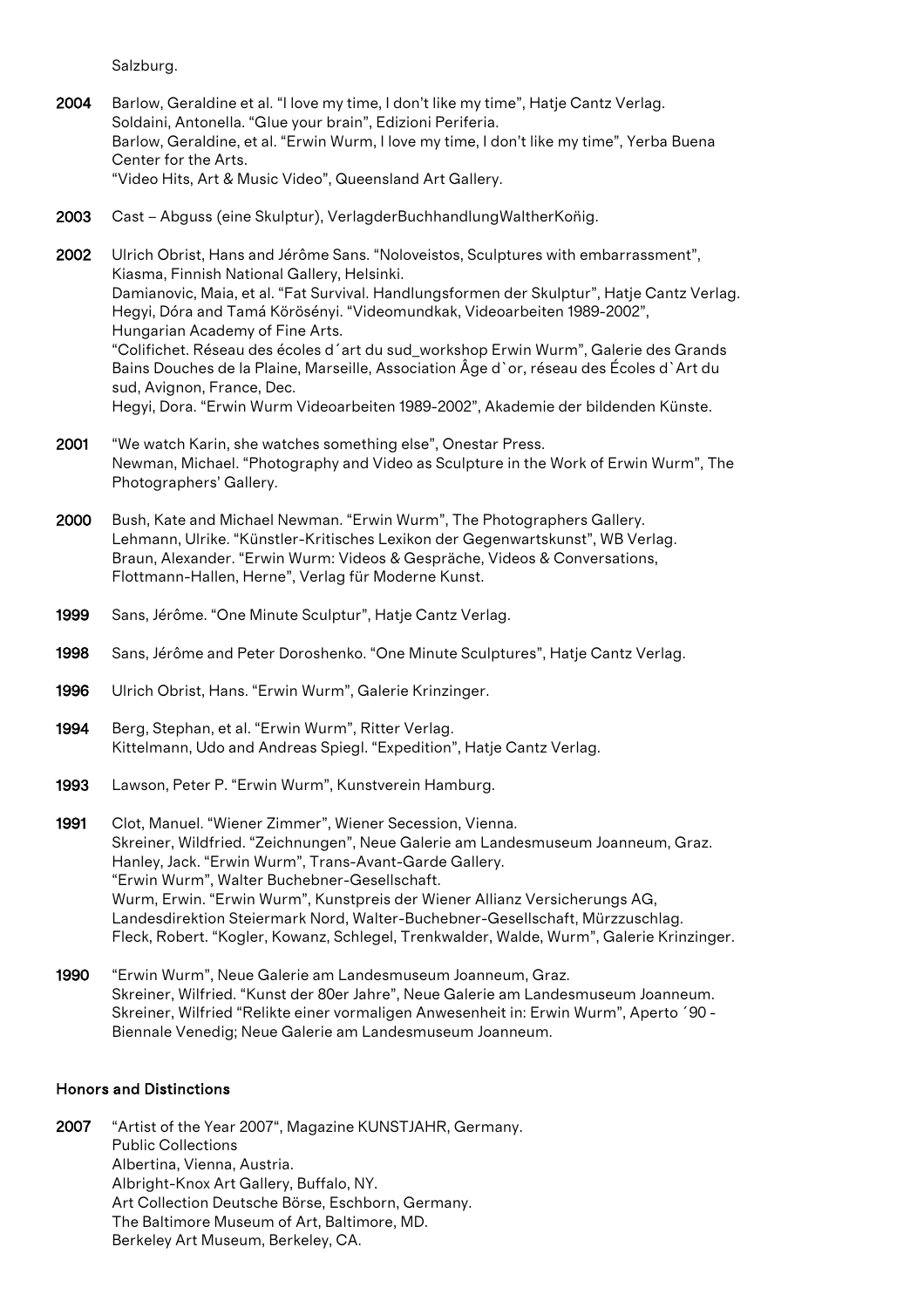CAC Málaga – Centro de Arte Contemporáneo, Málaga, Spain. CAPC - Musée d'Art Contemporain de Bordeaux, Bordeaux, France. Centre Pompidou, Paris, France. Centro per l'Arte Contemporanea Luigi Pecci, Prato, Italy. City Museum, St. Louis, MO. Ellipse Foundation, Lisbon, Portugal. Essl Museum - Kunst der Gegenwart, Klosterneuburg/Vienna. FRAC Fonds Règional d`Art Contemporain Bourgogne, Dijon, France. FRAC Fonds Règional d`Art Contemporain Languedoc-Roussillon, Montpellier, France. FRAC Fonds Règional d`Art Contemporain Limousin, Limoges, France. FRAC Fonds Règional d`Art Contemporain Provence-Alpes-Cote d`Azur, Marseille, France. Gemeentemuseum, Den Haag, the Netherlands. Henry Art Gallery, Seattle, WA. Indianapolis Museum of Art, Indianapolis, IN. The Judith Rothschild Foundation, New York, NY. Kunsthalle Bremen, Bremen, Germany. Kunsthaus Bregenz, Bregenz, Austria. Kunsthaus Zürich, Zurich, Switzerland. Kunstmuseum Bonn, Bonn, Germany. Kunstmuseum St. Gallen, St. Gallen, Switzerland. Lentos Kunstmuseum, Linz, Austria. Louisiana Museum of Modern Art, Humlebaek, Denmark. Museum het Domein, Sittard, Netherlands. Museum für Angewandte Kunst, Vienna, Austria. MAMbo Museo d'Arte Moderna di Bologna, Bologna, Italy. MARTa Herford Sammlung, Herford, Germany. Middelheimmuseum, Antwerp, Belgium. Museum of Old and New Art, Hobart, Tasmania, Australia. Museum Moderner Kunst Stiftung Ludwig Wein, Vienna, Austria. Musée d'Art Contemporain de Lyon, Lyon, France. Museion – Museo d`Arte Moderne e Contemporanea Bolzano, Bolzano, Italy. Museo de Arte Carrillo Gil, San Angel, Mexico. Museum Beelden aan Zee, Den Haag, the Netherlands. Museum der Moderne Salzburg, Salzburg, Austria. Museum für Gegenwartskunst Stift Admont, Admont, Austria. Museum für moderne Kunst, Frankfurt am Main, Germany. Museum of Fine Arts, Budapest, Hungary. Museum het Domein, Sittard, the Netherlands. Museum Liaunig, Neuhaus, Austria. Museum Ludwig, Cologne, Germany. Museum of Modern Art, New York, NY. Museum Voorlinden, Wassenaar, Netherlands. Museum voor Schone Kunsten, Ostend, Belgium. National Gallery of Victoria, Melbourne, Australia. National Museum of Art, Osaka, Japan. Neue Galerie am Landesmuseum Joanneum, Graz, Austria. Österreichische Galerie Belvedere, Vienna, Austria. Österreichischer Skulpturenpark, Graz, Austria. Palm Springs Art Museum, Palm Springs, CA. Peggy Guggenheim Collection, Venice, Italy. Pier 24 Photography, San Francisco, CA. Queensland Art Gallery, South Brisbane, Australia. Rockford Art Museum, Rockford, IL. Sammlung der Österreichischen Nationalbank, Vienna, Austria. SCHAUWERK Sindelfingen, Sindelfingen, Germany. Smart Museum of Art - The University of Chicago, Chicago, IL. Solomon R. Guggenheim Museum, New York, NY. Städel Museum, Frankfurt, Germany. Städtische Galerie im Lenbachhaus und Kunstbau, Munich, Germany. Tate Modern, London, United Kingdom. Towada Art Center, Towada, Japan. Vancouver Art Gallery, Vancouver, Canada. Walker Art Center, Minneapolis, MN.